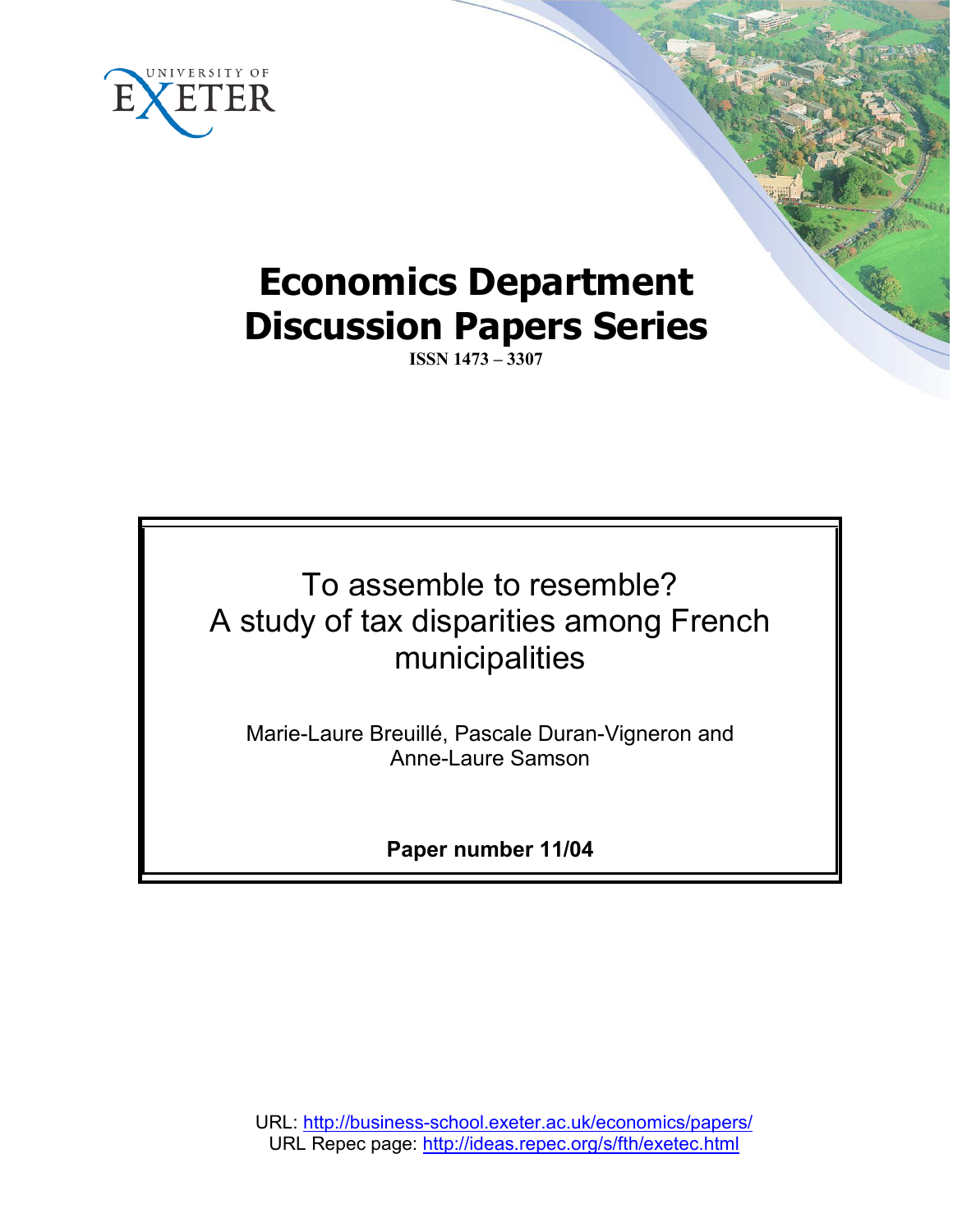# To assemble to resemble? A study of tax disparities among French municipalities

Marie-Laure Breuillé<sup>†</sup> Pascale Duran-Vigneron<sup>‡</sup> Anne-Laure Samson $\S$ 

April 2011

#### Abstract

The purpose of this paper is to analyze the effect of inter-municipal cooperation on local taxation. Municipalities that join/create an inter-municipal jurisdiction choose between three tax regimes, which may induce both horizontal and vertical tax externalities. Using the differences in differences method with a quasiexhaustive panel for French municipalities over the 1994-2010 period, we show a positive causal effect of cooperation on the level of cumulative tax rates (i.e. the sum of municipal and inter-municipal tax rates). In addition, we show that cooperation leads to a convergence of tax rates within an inter-municipal structure, which thus reduces tax disparities among municipalities.

Keywords: Inter-municipal cooperation, tax competition, fiscal disparities JEL Classification: H23, H7

This work was supported by grants from the ESF Research Networking Programme "Public Goods, Public Projects, Externalities". We thank Albert Solé-Ollé Pilar and Sorribas-Navarro for their valuable comments and suggestions.

<sup>&</sup>lt;sup>†</sup>INRA, UMR1041 CESAER, F-21000 Dijon, France. Email: breuille@dijon.inra.fr

<sup>z</sup>Corresponding author. University of Exeter, United Kingdom. E-mail: P.Duranvigneron@exeter.ac.uk

<sup>x</sup>LEDA-LEGOS, Université Paris Dauphine, France. E-mail: anne-laure.samson@dauphine.fr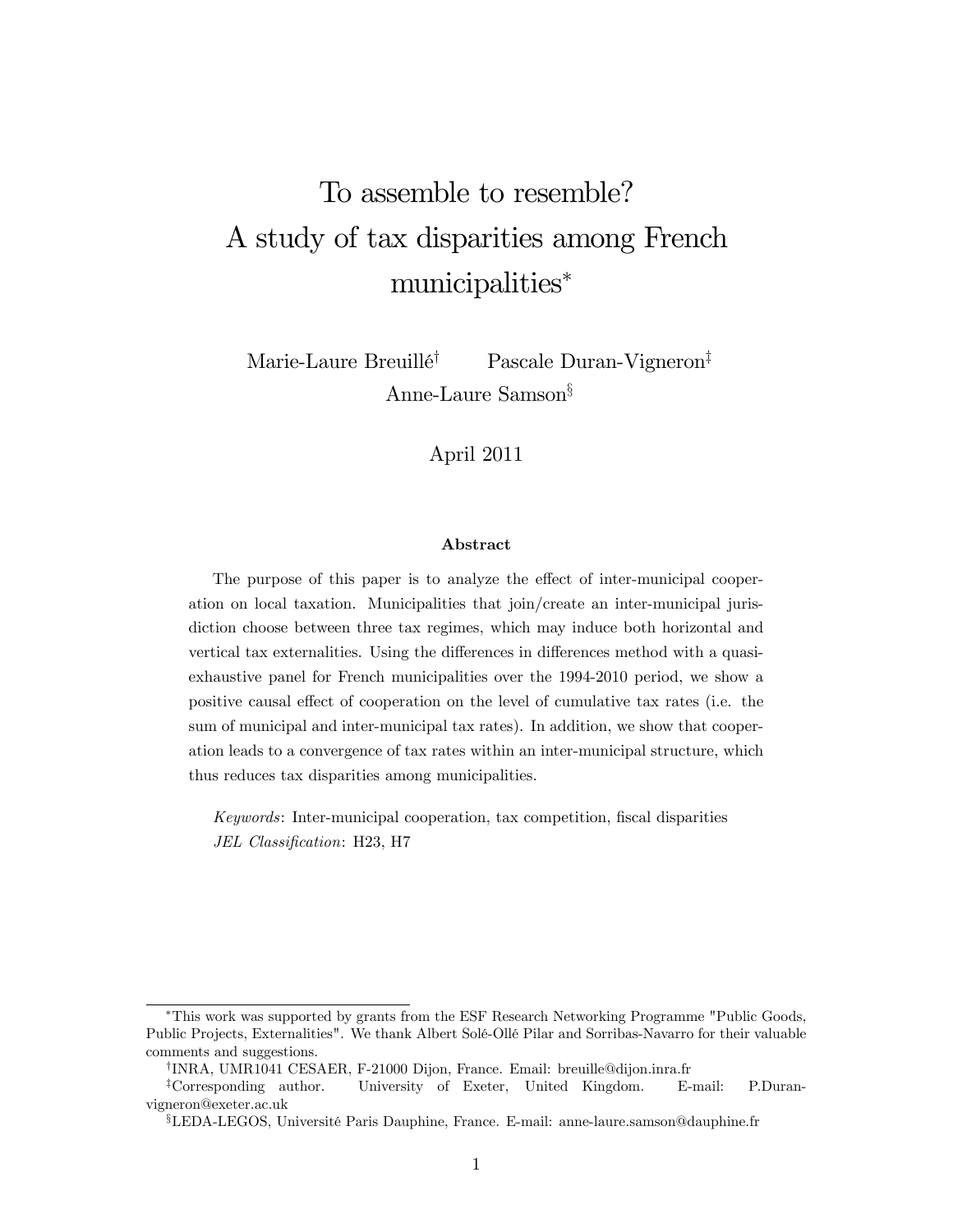## 1 Introduction

Inter-municipal cooperation is an old phenomenon that has particularly spread in the European countries over the last three decades. There are mainly two motives to engage in cooperation. The prior objective is to provide public services at a lower cost, i.e. to generate scale economies, or to produce public goods for which municipalities did not have the critical size to afford it. The second case for inter-municipal cooperation relates to policy coordination. On the one hand, cooperation among local authorities should aim at achieving a more equitable resource allocation. In case of an unequal distribution of tax base across the country, inter-municipal cooperation can reduce fiscal disparities by imposing a common tax on the whole tax base located in the member municipalities, and then redistributing tax revenues. On the other hand, the devolution of tax responsibilities to a higher tier should, by offsetting externalities within the cooperation structure, reduces the inefficient race to the bottom that takes place at the municipal level when municipalities compete to attract mobile tax bases.

In this perspective, France constitutes a very interesting example with a highly fragmented territory and very significant fiscal disparities. Indeed, France consists of more than 36,000 municipalities (i.e.  $40\%$  of the municipalities in the European Union), which face a very unequal distribution of tax revenues. This is mainly due to the local business tax (taxe professionnelle) which accounts for 30% of local tax revenues and whose 80% of the tax base is concentrated in only 5% of local authorities (about 1800 municipalities). Public establishments of inter-municipal cooperation (EPCI) have therefore been created to face this particular situation.

Although the creation of inter-municipal authorities is a phenomenon which started more than a century ago (Law of the 22nd of March 1890), it is only recently that the inter-municipal structures have really developed. Among the different Laws (1992, 1999) and 2004) which promoted this new territorial organization, the Law of the 12th of July 1999, known as the "loi Chevènement", has been a very important one: it was voted by 80% of the National Assembly and the Senate, which gave it a large legitimacy and showed that there was a strong will to develop this upper-municipal authority. This Law has enabled to simplify and to reinforce the inter-municipal cooperation, providing for instance fiscal incentives to municipalities. Only three years after the implementation of the law, more than 800 additional inter-municipal cooperation were created and in this perspective it was very successful. In 2010, there are 2611 EPCIs, which cover 95% of the municipalities. However some effects have not been anticipated. The cooperation among municipalities has been rather based on the resemblance, the cooperation between rich and poor municipalities being the exception. And whereas a reduction of tax pressure and of expenses was expected, some argue that the inter-municipal cooperation has led to the opposite. This is this last issue that we analyze in this paper.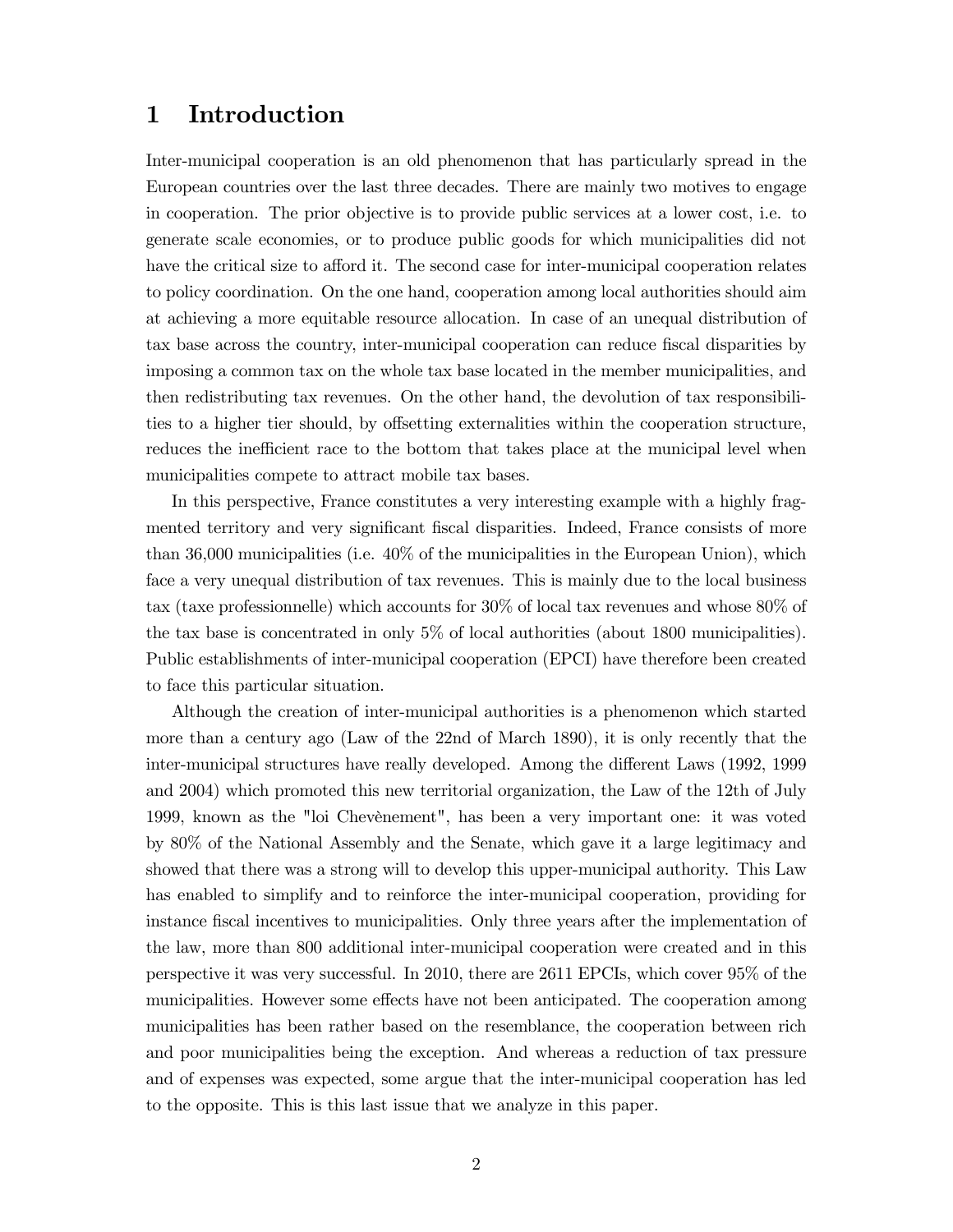The EPCIs are subject to common and homogenous rules that are comparable to those of local authorities and carry different blocks of competencies. Moreover some of those structures, on which we focus in this paper, have a tax-levying power. When the municipalities decide to form an EPCI, they choose between three different fiscal regimes: the additional taxation regime, the single business tax regime (taxe professionnelle unique, TPU) or the mixed taxation regime. A municipality is mainly financed by four direct taxes (known as the "4 vieilles"): the built and unbuilt property tax, the residence tax and the local business tax. In an additional taxation regime, the EPCI shares the tax base with the municipalities and can collect the four taxes on his own. In the case of the single business tax (TPU regime), the municipalities lose one instrument of taxation which is totally transferred to the inter-municipal level. In a mixed taxation regime, the EPCI has adopted a TPU regime which is combined with the additional tax on the other tax bases. In all cases, the municipalities decide jointly the tax rates of the upper-level.

In this framework, the effect of cooperation on tax competition must thus play an important role to explain the increase of tax pressure. Especially, three mechanisms have been defined in the literature and will be used to analyze our results. The first one refers to vertical tax competition. The co-occupation of a tax base creates vertical externalities leading to an inefficiently high tax pressure since jurisdictions ignore the depressive effect that a rise in their tax rate has on the common tax base (Keen  $(1998)$ , Hoyt (2001) and Keen and Kotsogiannis (2002)). This effect occurs when a cooperation structure adopts an additional taxation regime or a mixed taxation regime. The second mechanism concerns the effect of the number of governments engaged in tax competition at a given level. It has been shown in the literature that a smaller number of jurisdictions induces a lower intensity of horizontal tax competition and thus lessen the so-called race to the bottom (Hoyt (1991)). Thereby, the number of inter-municipal structures being mechanically lower than the number of municipalities, a taxation at the cooperation level should reduce the fierceness of tax competition, in comparison to municipal taxation. The third mechanism is also related to horizontal tax competition and is observed when there is a complete devolution of a tax rate to the inter-municipal level. The mechanical effect of tax harmonization<sup>1</sup> among the member municipalities is to eliminate horizontal externalities and thus to weaken the effects of horizontal tax competition.

As far as we know, only three empirical papers address the issue of the impact of the creation of public establishments of inter-municipal cooperation on local taxation in the case of France. In this aim, Leprince and Guengant (2002) use the model of the median voter to estimate the fiscal choices of municipalities from a sample that accounts for only 10% of the French municipalities. However, the use of cross-sectional data of year 1997 does not enable them to control the individual fixed effect which should play

<sup>&</sup>lt;sup>1</sup>See e.g. Burbidge *et al.* (1997), Itaya *et al.* (2010) and Konrad and Schjelderup (1999) for a study of tax harmonization.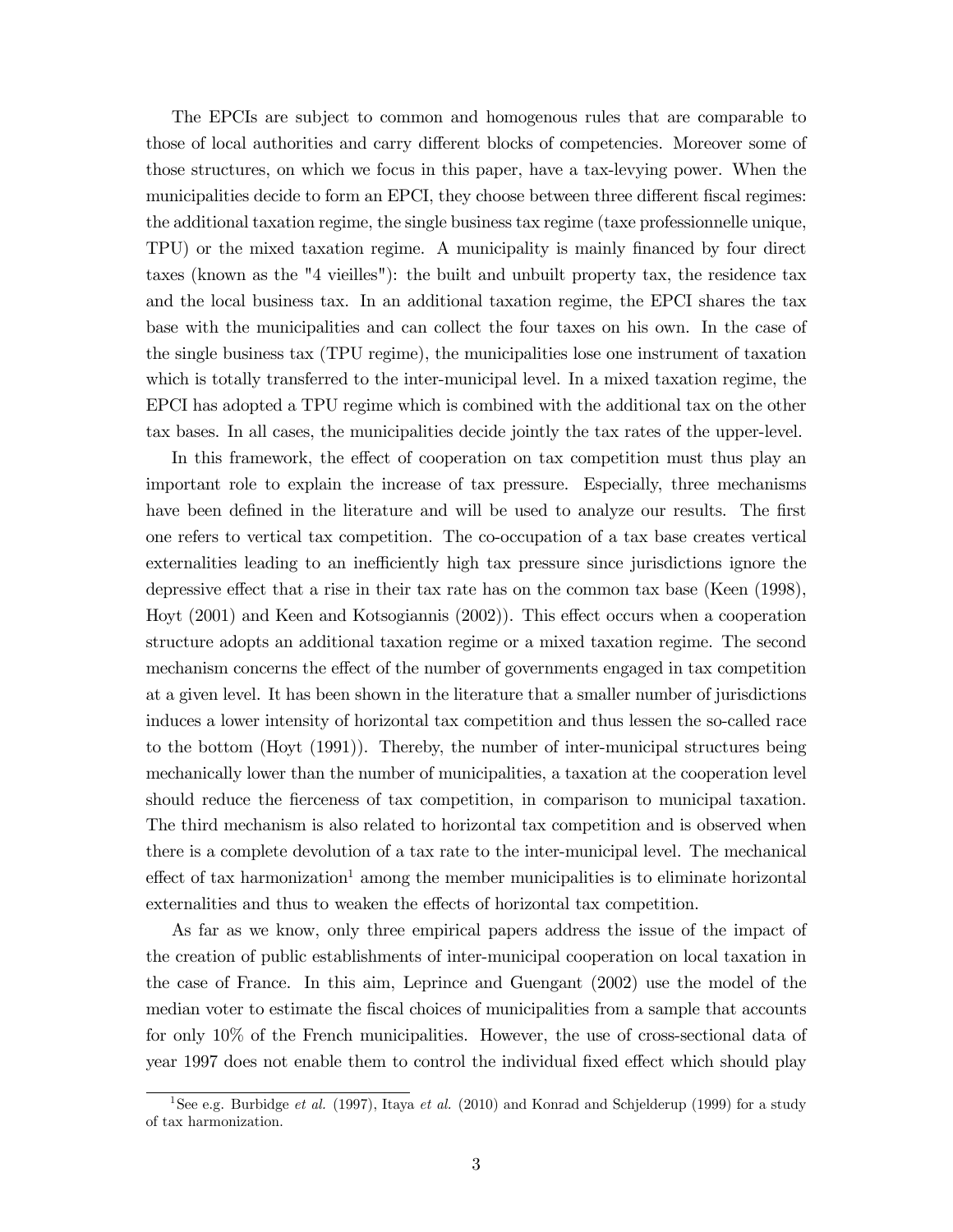an important role in this analysis. Moreover, only the additional taxation regime is considered and the effect of cooperation on local taxation is only inferred from the effect on municipal expenditures which is their dependent variable. Later, Charlot et al. (2008) investigated the same question using a descriptive analysis (weighted analysis of variance) for the year 2006 to show that the creation of public establishments of inter-municipal cooperation is associated with an increase in the four cumulative tax rates, defined as the sum of the municipal and inter-municipal tax rates. This result strongly depends on the socio-demographic and economic characteristics of the municipalities (rural/urban status, number of inhabitants,...) and on the characteristics of the EPCI (fiscal regime,...). They go further in their analysis in Charlot *et al.* (2010) by using a panel data set covering the 1993-2003 period to study the effect of fiscal cooperation on municipal taxation. Their panel data set enables them to use spatial and dynamic econometric techniques with a model of tax setting. In particular, they take into account spatial dependence of tax rates between municipalities by explaining local tax rates in a municipality by the weighted tax rates of neighboring municipalities.

In this paper, we extend the literature in two ways. First, we are interested in the causal effect of the creation of public establishments of inter-municipal cooperation after the Law of 1999, on local taxation. This requires a specific econometric approach, the differences in differences. This method consists in studying the effect of a "treatment", here the creation of EPCI, on an economic variable, here the local taxation. This analysis thus relies on the construction of a "treated group" and a "control group", to distinguish between the municipalities who joined an EPCI and the other ones. Since this paper is then to understand the effect of cooperation on tax pressure, the outcome variables are the four cumulative tax rates.

Second, we study not only the effect on the level of tax rates but also in terms of convergence, by looking at the evolution of tax rate dispersion among municipalities belonging to each EPCI. We use a quasi-exhaustive panel for French municipalities, that contains information about 36,530 municipalities observed over the 1994-2010 period.

The paper is organized as follows. Section 2 presents the data and how inter-municipal cooperation is organized in France. Section 3 describes the empirical strategy and section 4 presents the results. Finally, section 5 concludes.

## 2 The data

#### 2.1 The organization of inter-municipal cooperation in France

France is a unitary country, which is administratively divided into three tiers of jurisdictions, i.e. 26 regions ("régions") at the top tier, 100 counties ("départements") at the middle tier, and more than 36,000 municipalities ("communes") at the bottom tier.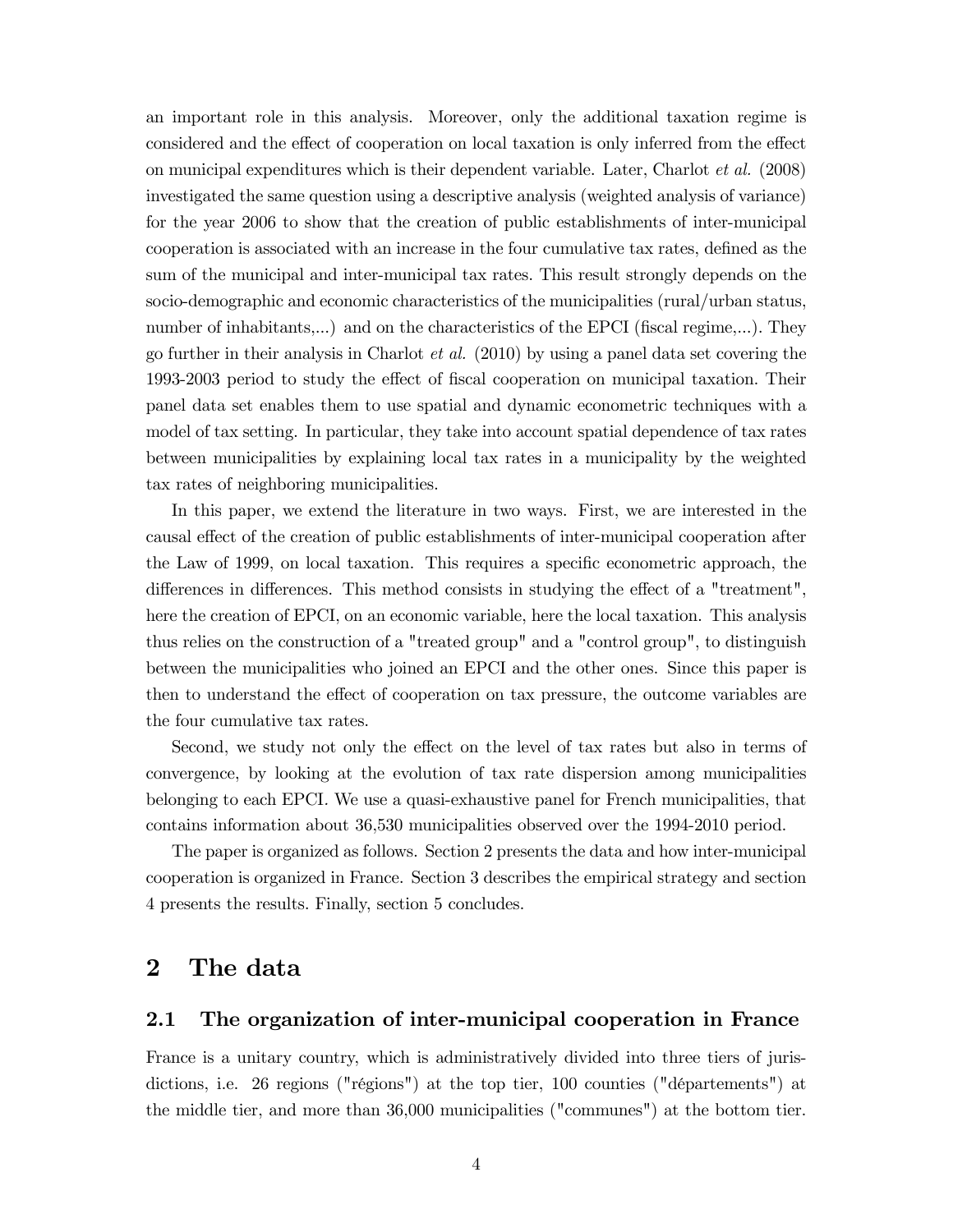The size of the municipalities varies greatly from one to another: the largest city (Paris) has more than 2,000,000 inhabitants, whereas  $75\%$  of municipalities have less than 1,000 inhabitants. Several initiatives have been made to compensate for this territorial dispersion, with the aim of creating more solidarity among municipalities so that they could satisfy their citizens' need by providing public goods and services that they could not have afforded alone. A first step was made with the law of 22nd March 1890 by giving municipalities the option of creating a "syndicat de communes". First designed to manage a unique public service like the distribution of water or the collection of household garbage, these "syndicats de communes" were allowed to manage several public services of general interest from 1959. For new cities created in the late 60's, special structures called "syndicats d'agglomérations nouvelles" emerged from 1983. A further step was made in 1992 with the creation of two structures, i.e. the "communautés de communes" -which federate rural municipalities and the "communautés de villes" -which federate cities grouping together more than 20,000 inhabitants. A last step was made in 1999 with the "Loi Chevènement", which has simplied the inter-municipal architecture around three types of inter-municipal cooperation, i.e. the "communautés de communes"  $(CC)$  established in 1992, the "communautés d'agglomération"  $(CA)$  -which gather more than 50,000 inhabitants together- and the "communautés urbaines" (CU) -which gather more than 500,000 inhabitants and has organized the suppression of the unsuccessful "communautés de villes" (CV), of the "syndicats d'agglomérations nouvelles" (SAN) and of the "districts". This law has contributed to standardize the rules applicable to the inter-municipal structures and to simplify the inter-municipal cooperation scene.

Table 1: Evolution of the number of EPCIs depending on their legal status, over the 1994-2010 period

| Year | СA  | CС   | CU | CV | <b>DISTRICT</b> | <b>SAN</b> | Total |
|------|-----|------|----|----|-----------------|------------|-------|
| 1994 |     | 562  |    |    | 291             |            | 875   |
| 1999 |     | 1346 | 10 | w  | 306             |            | 1678  |
| 2005 | 162 | 2341 | 14 |    |                 |            | 2523  |
| 2010 | 181 | 2408 | 16 |    |                 |            | 2610  |

Our analysis exclusively focuses on inter-municipal structures allowed to raise tax revenues, i.e. "établissements de coopération intercommunale à fiscalité propre", which include the "communautés de communes" (CC), the "communautés d'agglomération" (CA), the "communautés urbaines" (CU), the "communautés de villes" (CV), the "syndicats d'agglomérations nouvelles" (SAN) and the "districts" (table 1). Table 2 shows that the development of EPCIs was particularly sustained over the period 1994-2005 and then has been strongly slower. In 2005, France is well-covered by EPCIs: 88% of the municipalities, which represents 86% of the territory and 83% of the population, cooperate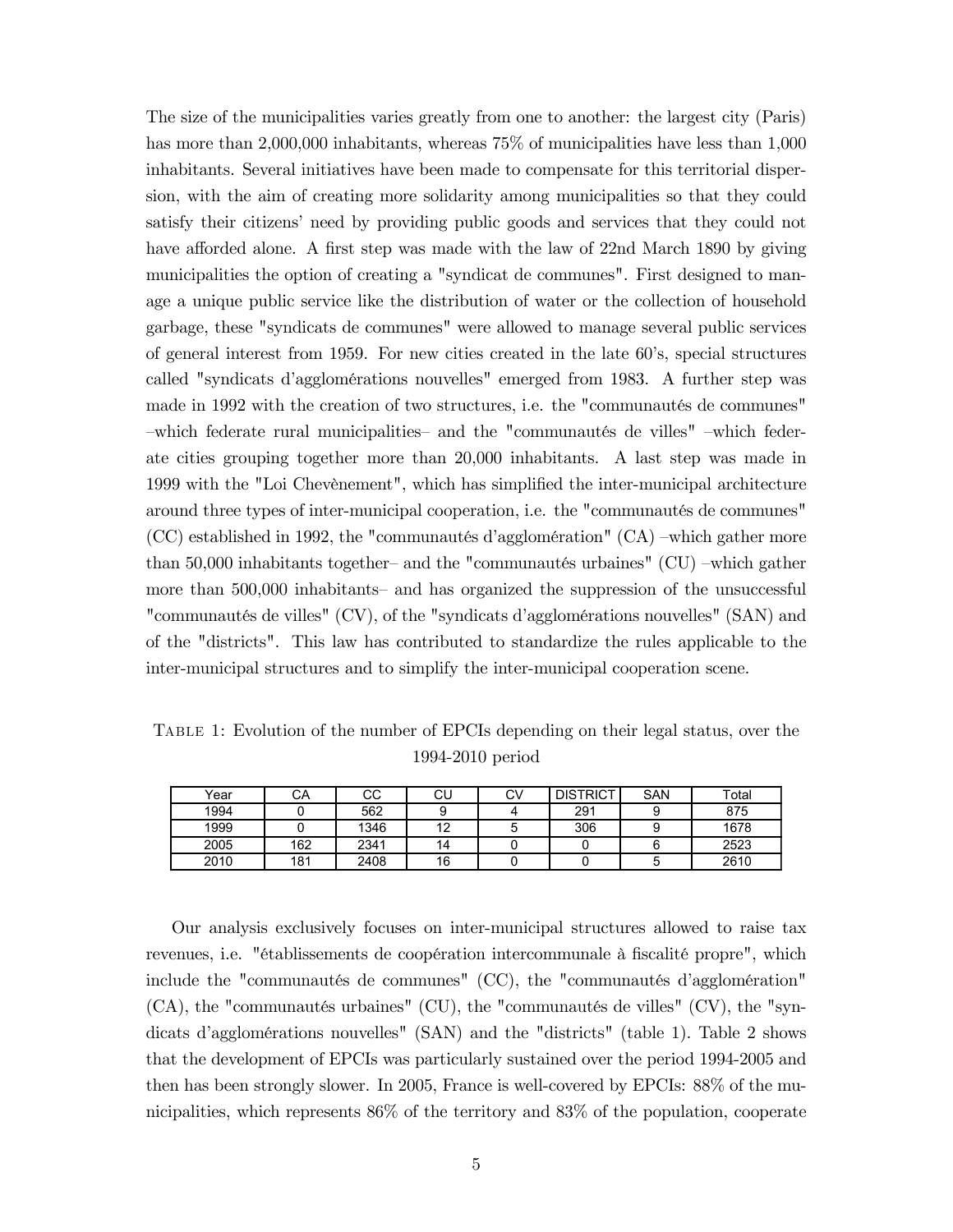through an EPCI (table 2). Only 87 EPCIs –which will constitute what we will call later our control group- were created between 2006 and 2010 (table 1).

Note that old districts and unsuccessful CVs disappeared by being transformed into CCs or CAs. The SANs have also progressively disappeared by being transformed into CAs. Most EPCIs are CCs (92% in 2010), owing to the high predominance of rural municipalities over urban municipalities (85% against 15% of French municipalities).

| Year | % of municipalities in EPCI | % of area in EPCI | % of pop in EPCI |
|------|-----------------------------|-------------------|------------------|
| 1994 | 24.50%                      | 20.65%            | 36.24%           |
| 1999 | 52.11%                      | 52.32%            | 54.87%           |
| 2005 | 88.07%                      | 86.42%            | 83.65%           |
| 2010 | 94.78%                      | 93.15%            | 88,97%           |

Table 2: Development of inter-municipal cooperation over the 1994-2010 period

### 2.2 The data set

In order to evaluate the impact of inter-municipal cooperation on the level and the dispersion of the four cumulative tax rates, we use three data sets.

 $\bullet$  The first one is a quasi-exhaustive panel for French municipalities from the Direction Générale des Finances Publiques (Ministry of Finance). 36,530 municipalities are observed over the 1994-2010 period. However, for reasons concerning our empirical strategy that will be described below, we only keep information on municipalities over the 1994-2005 period. Besides, some French municipalities are excluded from the sample. 71 municipalities that merged in the studied period and 9 municipalities called "villages morts pour la France" -which were completely destroyed during the First World War and administratively kept in memory of the killed inhabitants are excluded. Because of the lack of reliable information for many variables relative to overseas territories, we also exclude(d) the 112 overseas municipalities. Overall, the final sample contains 438,360 municipality-year observations from 1994 to 2005. This data set provides information on the level of the tax rates and tax bases of the four direct municipal taxes ("4 vieilles"): the built and unbuilt property tax, the residence tax and the local business tax. These tax data are also available at the inter-municipal level. Note that inter-municipal cooperation is observed over the larger period 1994-2010, in order to build coherent control groups from structures of inter-municipal cooperation that will be created over the period 2006-2010. Tables 3 presents the composition of inter-municipal and municipal tax revenues coming from these "4 vieilles"<sup>2</sup>. It shows that the composition of tax revenues and its

<sup>&</sup>lt;sup>2</sup>Note that most tax revenues are generated by these "4 vieilles". Tax autonomy is relatively high in France since 45% of the municipal revenues comes from their own tax revenues.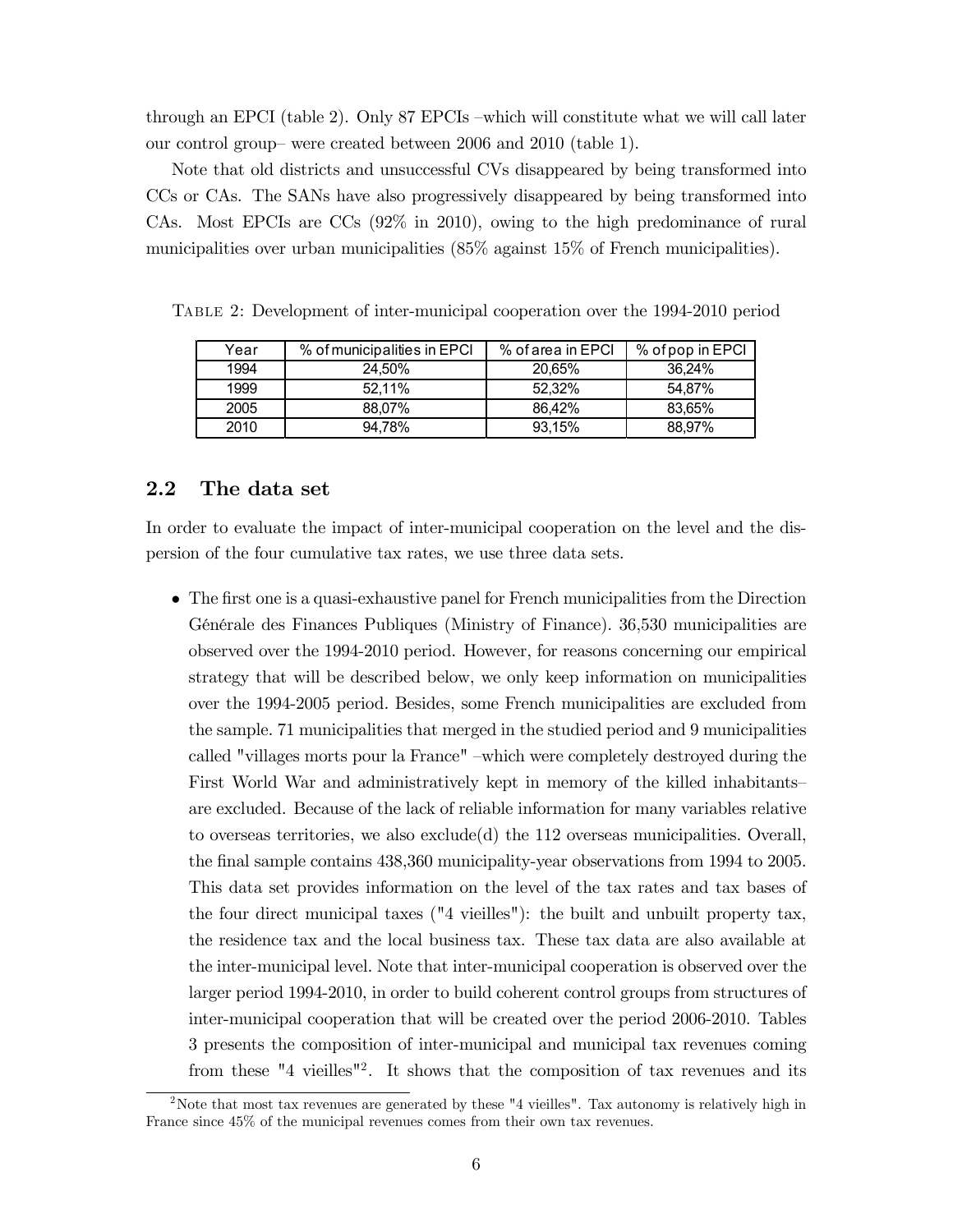evolution between 1999 and 2005 is quite similar for municipalities and EPCIs. We observe that the share of built property taxation and residence taxation in both municipal and inter-municipal tax revenues has increased over the period 1999-2005 contrary to the one of business taxation and unbuilt property taxation.

- The second data set comes from the Direction Générale des Collectivités Locales (Ministry of the Interior). It contains information on inter-municipal cooperation over the 1994-2010 period. More precisely, it gives information on i) when a structure of inter-municipal cooperation was created, ii) by which municipalities it was created, iii) which municipalities joined it afterwards, iv) the legal status of the structure – communauté de communes (CC), communauté d'agglomération  $(CA)$ , communauté urbaine  $(CU)$ , communauté de ville  $(CV)$ , syndicat d'agglomération nouvelle  $(SAN)$  or district-v) its fiscal regime (TPU regime, additional taxation regime or mixed taxation regime). Municipalities that belong to an EPCI can indeed choose between three regimes: i) a TPU regime, where only the EPCI levies a  $\text{tax rate on the business tax base}^3$ , which constitutes its only source of tax revenues; ii) an additional taxation regime, where municipalities keep their fiscal sovereignty on each of the four tax bases. In addition, the EPCI can levy an additional tax rate on one or several tax bases; iii) a mixed taxation regime where the EPCI has adopted a TPU regime which is combined with additional taxation on the other tax bases. This data set also gives information on the "fiscal capacities" of each municipality. These fiscal capacities are a measure of municipalities' potential tax revenues, computed by applying the average national tax rates on the four tax bases of each municipality.
- Three variables used in this paper come from data collected by the French National Institute of Statistics (INSEE). First, the number of inhabitants in each municipality is proxied by the population in 1990, 1999 and 2006 obtained from the different population census. Second, we use the INSEE classication of municipalities in terms of rurality (ZAUER classification, i.e. "zoning in urban areas and labor areas of the rural space") to distinguish rural municipalities from urban ones. We also use this information to create a variable that denes if an EPCI can be considered as rural or not. We then establish two denitions: i) a rural EPCI is an EPCI in which the largest municipality of the EPCI is rural; ii) a rural EPCI is an EPCI in which more than 50% of the inhabitants live in a rural municipality. Given that the two definitions give similar results in the estimations, we only keep one variable: the one created using the second denition. Thirdly, we use the average taxable income (per inhabitants) of each municipality.

<sup>3</sup>This business tax, called "taxe professionnelle", was replaced in 2010 by both a tax on the rental value of properties and a tax on value added.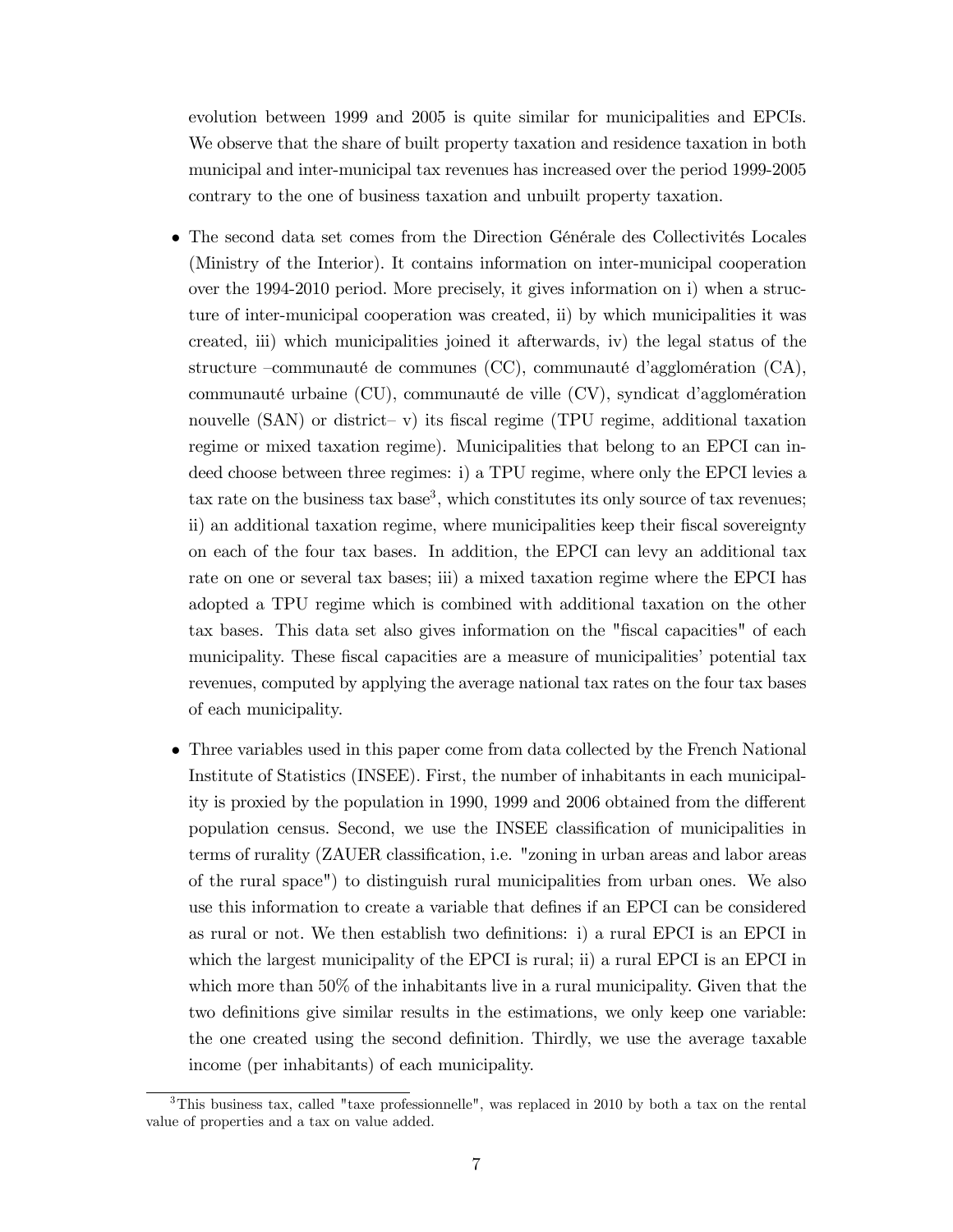Table 3: Share of each tax in the total tax revenues coming from the "4 vieilles", at the inter-municipal and municipal level

|                                                                   | 1999   | 2005   |  |  |  |  |
|-------------------------------------------------------------------|--------|--------|--|--|--|--|
| Composition of inter-municipal tax revenues from the "4 vieilles" |        |        |  |  |  |  |
| % from built property taxation                                    | 27,30% | 29,48% |  |  |  |  |
| % from unbuilt property taxation                                  | 20,14% | 18,60% |  |  |  |  |
| % from business taxation                                          | 26,64% | 23,59% |  |  |  |  |
| % from residence taxation                                         | 25.92% | 28,33% |  |  |  |  |
| Composition of municipal tax revenues from the "4 vieilles"       |        |        |  |  |  |  |
| % from built property taxation                                    | 28,34% | 29,44% |  |  |  |  |
| % from unbuilt property taxation                                  | 23,17% | 21,09% |  |  |  |  |
| % from business taxation                                          | 21,29% | 20,40% |  |  |  |  |
| % from residence taxation                                         | 27,21% | 29,07% |  |  |  |  |

To sum up, the variables at the municipal level that we have at our disposal are the following:

- dates of adhesion / withdrawal of a municipality to an EPCI
- the 4 direct tax rates levied at the municipal level (the "4 vieilles")
- the 4 corresponding tax bases
- the distinction rural / urban municipalities
- number of inhabitants in 1990, 1999 and 2006 (from the population census).
- the level of fiscal capacities
- the level of taxable income

At the EPCI level, our variables are:

- dates of creation / dissolution of an EPCI
- the 4 direct tax rates levied at the EPCI level, if applicable
- the distinction rural / urban EPCI
- the legal status of the EPCI
- the fiscal regime.

Basic statistics on the population, rurality, fiscal regime and legal status of the municipalities and EPCIs of our sample are presented in table 4. Note that the share of municipalities in a mixed taxation regime is extremely low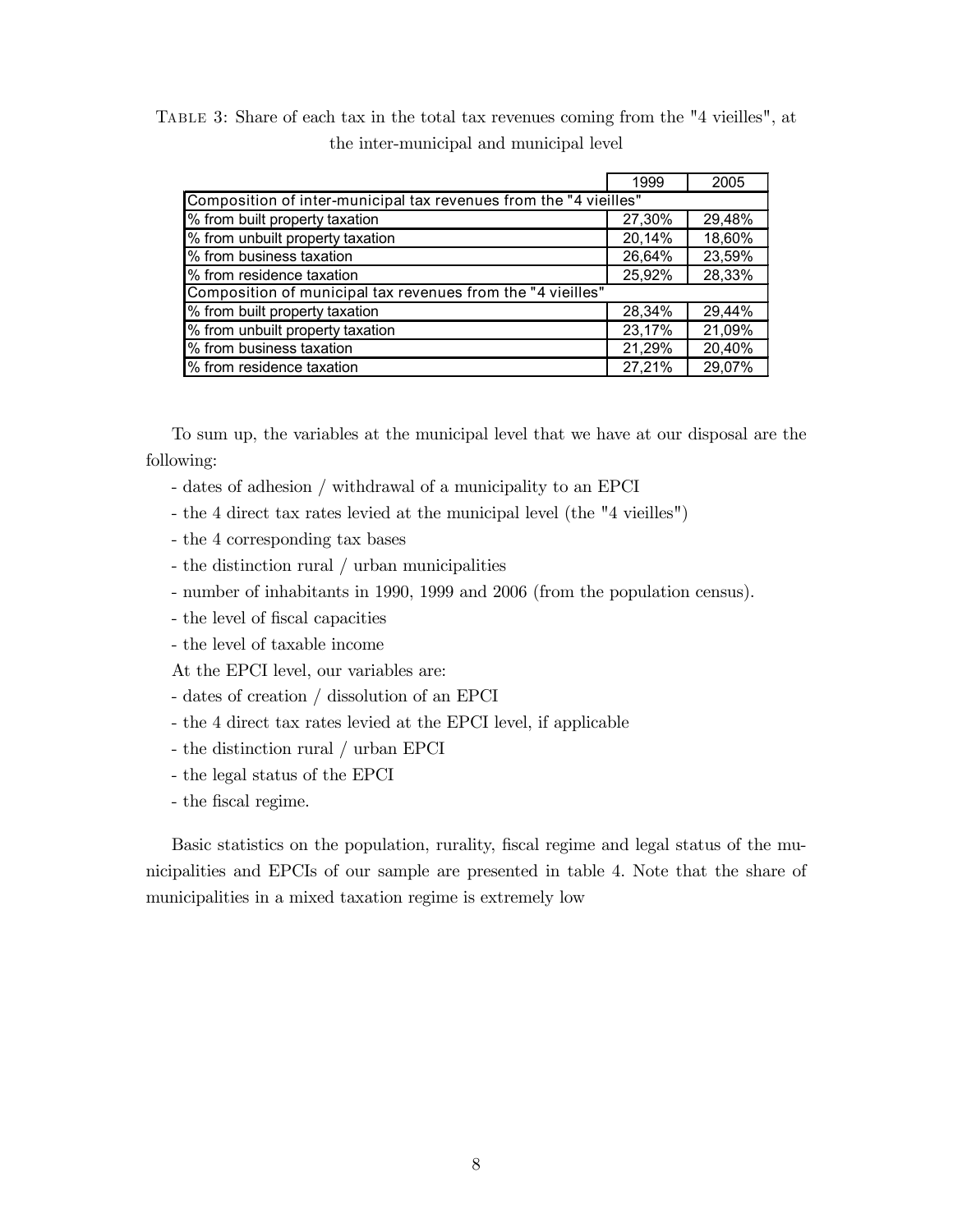|                                      | 1994      | 1999  | 2005  | Mean  |
|--------------------------------------|-----------|-------|-------|-------|
| Characteristics of municipalities    |           |       |       |       |
| % of rural municipalities            | 83.7      | 83.7  | 83.7  | 83.7  |
| % of mun. with a population < 500    | 59.44     | 58.32 | 58.32 | 58.8  |
| % of mun. with 500 <= pop < 2000     | 28.82     | 29.36 | 29.36 | 29.1  |
| % of mun. with 2000 <= pop < 10000   | 9.52      | 10    | 10    | 9.8   |
| $%$ of mun. with pop $>=$ 10000      | 2.22      | 2.32  | 2.32  | 2.28  |
| % of mun. in a CC                    | 15.16     | 41.34 | 79.61 | 47.89 |
| % of mun. in a TPU                   | 4.66      | 6.08  | 40.6  | 23.7  |
| including % in mixed taxation regime | 0.2       | 0.4   | 5.2   | 2.5   |
|                                      |           |       |       |       |
| <b>Characteristics of EPCIs</b>      |           |       |       |       |
| % of rural EPCI                      | <b>NA</b> | 75.28 | 62.21 | 65.74 |
| % of EPCIs with pop < 10000          | <b>NA</b> | 76.4  | 64.41 | 67.75 |
| % of EPCIs with 10000 <= pop < 50000 | NA.       | 21.35 | 29.11 | 26.87 |
| % of EPCIs with $pop \ge 50000$      | <b>NA</b> | 2.25  | 6.18  | 5.21  |
| % of CC in the EPCIs                 | NA.       | 98.88 | 94.22 | 95.69 |
| % of the EPCIs in TPU                | NA        | 7.87  | 44.87 | 33.47 |
| including % in mixed taxation regime | ΝA        | 0.36  | 5.66  | 3.61  |

Table 4: Main characteristics of the municipalities and the EPCIs

## 3 Empirical strategy

### 3.1 Econometric framework

In order to evaluate the causal effect of inter-municipal cooperation on the level and dispersion of the four cumulative tax rates, we use differences-in-differences (DID) estimation procedures.

The general specification of such models is the following:

$$
Y_{it} = \beta E_{it} + X_{it}' \alpha + \delta_t + \alpha_i + \varepsilon_{it}
$$
  
\n
$$
i = 1, ..., N; t = 1, ..., T
$$
\n(1)

where individuals are indexed by i and time is indexed by t. Let  $\delta_t$  and  $\alpha_i$  be respectively time and individual fixed effects and  $\varepsilon_{it}$  be an unobserved error term.  $E_{it}$  is the "treatment" variable", which takes a value of 0 in all periods prior to the treatment, and a value of 1 in all periods after the treatment. The subscript i for the treatment variable comes from the fact that the timing of the treatment is not the same for all individuals. This model also includes additional explanatory variables denoted  $X_{it}$ .

 $Y_{it}$  is the outcome variable. We concentrate on two outcomes : i) the level of each of the 4 cumulative tax rates (hereafter Model 1), i.e. the sum between the municipal and inter-municipal tax rate; ii) the dispersion of each of the 4 cumulative tax rates among municipalities belonging to the same EPCI (hereafter Model 2). We measure the impact of inter-municipal cooperation  $(E_{it})$  on those two outcomes.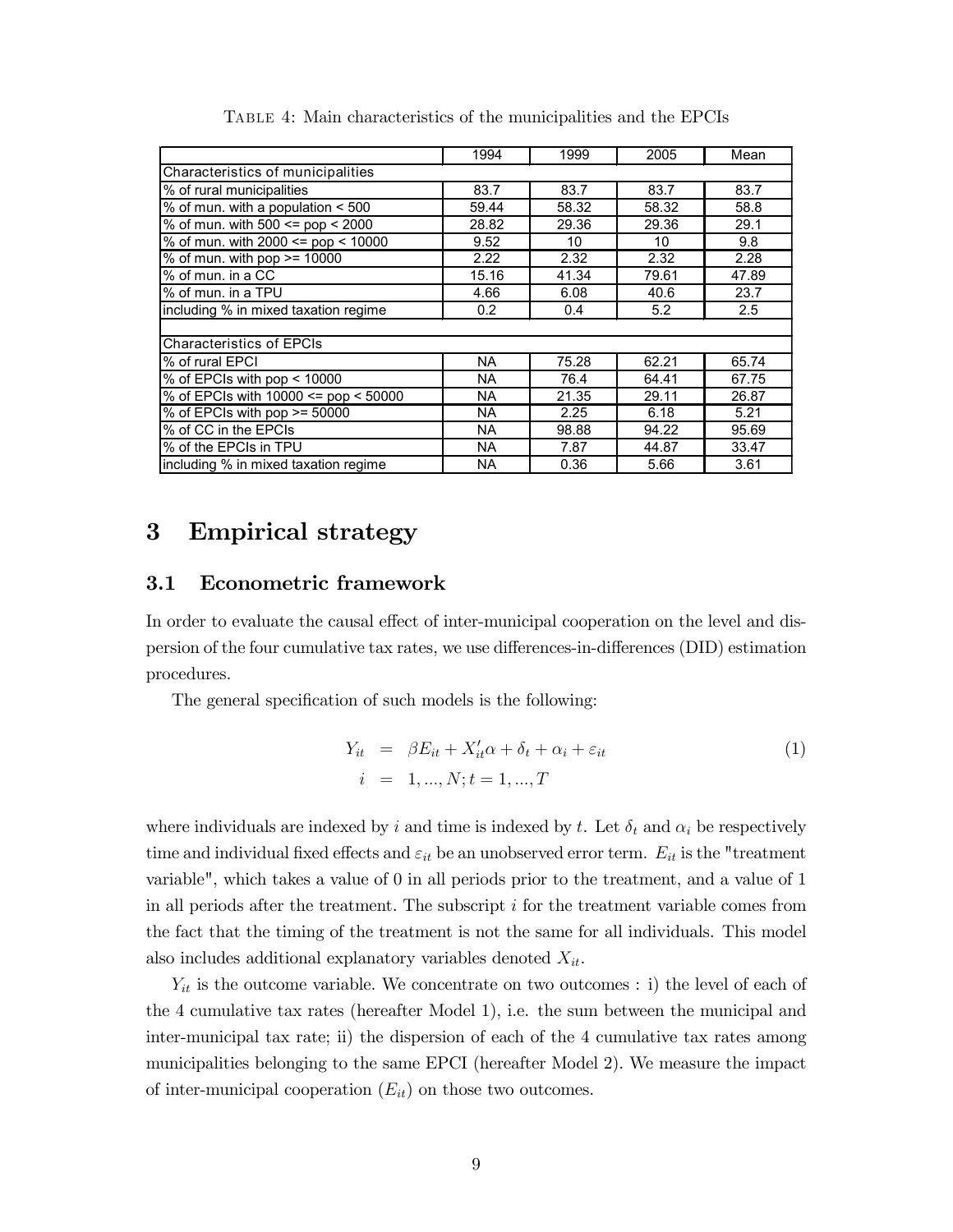The parameter of interest is  $\hat{\beta}$ , the causal effect of the treatment on the outcome variable,  $Y_{it}$ . It measures the difference between the average change in the outcome of the "treated" (i.e. individuals who receive the treatment) and the average change in the outcome of the control group (i.e. individuals who do not receive the treatment).

#### 3.2 Model specification, control and treated groups

Although inter-municipal cooperation is observed over the 1994-2010 period in our database (date of the creation of each EPCI, composition of each EPCI, etc.), regressions are performed over the period 1994-2005. Years 2006 to 2010 are only used to build the "control group", i.e. the group composed of municipalities which did not join an EPCI created after the end of the period selected for the regressions. Indeed, this control group must be large enough for a robust econometric analysis. Since only 10 EPCIs were created in 2010, we need to enlarge the period, going back to 2006. The control group therefore contains the 161 EPCIs created from 2006 to 2010. The date of creation of the EPCI is then used to distinguish between "treated" and "control" groups. The treatment is defined as the decision for a municipality to join or create an EPCI after 1999, i.e. after the implementation of the "Loi Chevènement". This section describes more precisely the construction of these two groups and present the models estimated.

In Model 1, we estimate the impact of inter-municipal cooperation on the level of the four cumulative tax rates previously defined.

A cumulative tax rate is the sum of the municipal and inter-municipal tax rates chosen by both the municipality and its EPCI. When a municipality does not belong to an EPCI, this cumulative tax rate is equal to the municipal tax rate. Note that the cumulative tax rate will be the sum of both municipal and inter-municipal tax rates in case of tax-base sharing but will only be the tax rate levied by one-tier in case of TPU regime or without additional taxation.

The four outcome variables are the levels of the four direct cumulative tax rates: the cumulative residence tax rate (RT), the cumulative built property tax rate (BPT), the cumulative unbuilt property tax rate (NBPT) and the cumulative local business tax rate (LBT). These cumulative tax rates are denoted  $T_k$ , with  $k = RT$ , BPT, NBPT or LBT. The model is the following :

$$
\log(T_{kit}) = \beta E_{it} + \delta_t + \alpha_i + \varepsilon_{it}
$$
 (Model 1)  

$$
k = RT, BPT, NBPT, LBT; \quad i = 1, ..., N; \quad t = 1994, ..., 2005
$$

where  $k$  is the cumulative tax rate,  $i$  the municipality and  $t$  the year.

The treatment variable  $E_{it}$  is the membership of the municipality to an EPCI.

Municipalities belonging to the treated group are municipalities that joined between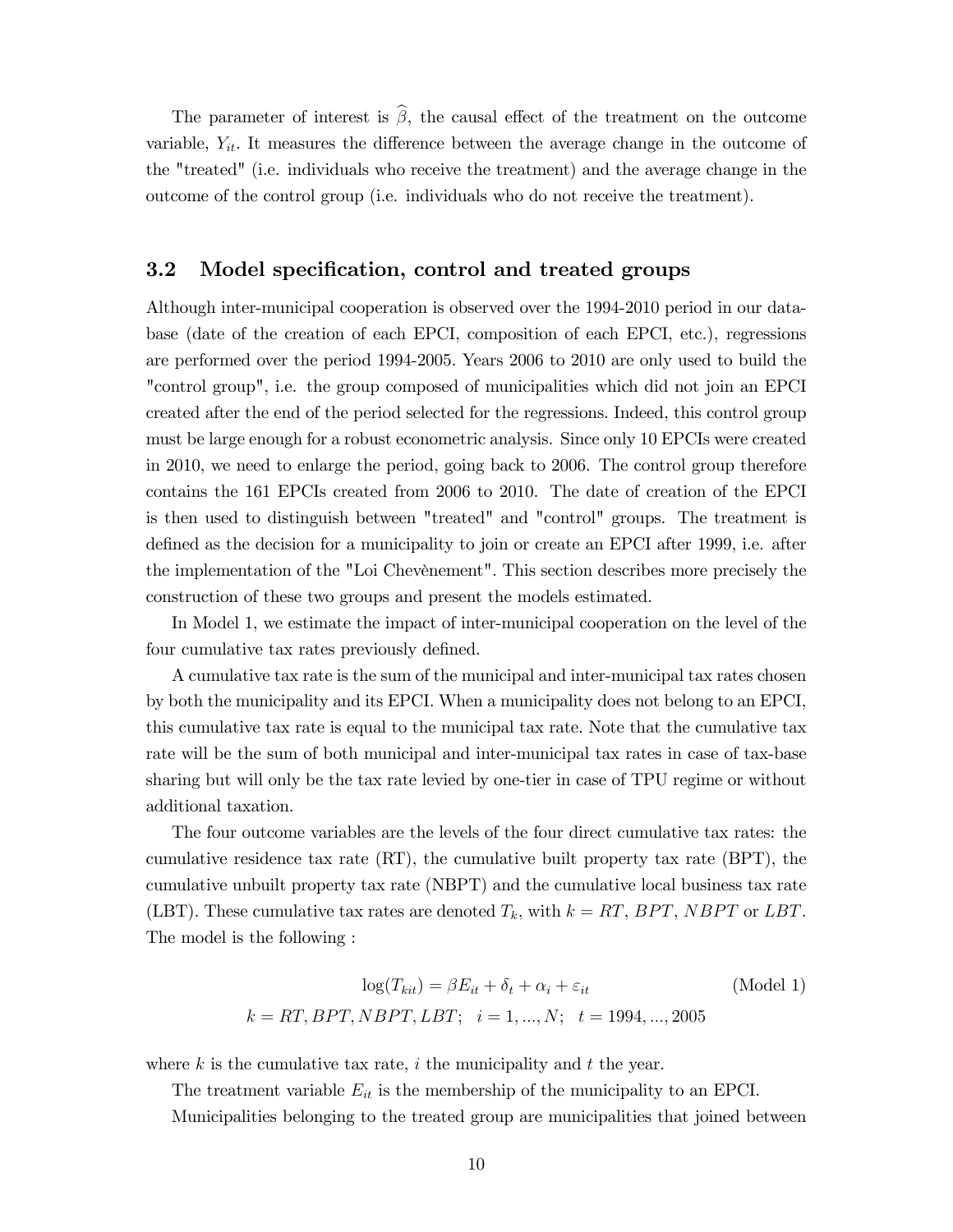1999 and 2005 an EPCI created over the same period. All municipalities that joined after 2005 an EPCI created before 2005 are excluded from the sample, as well as all municipalities that joined an EPCI created before 1999.

Municipalities belonging to the control group are municipalities that joined an EPCI created after 2005. Note that we also used an alternative control group composed of municipalities that never joined an EPCI over the 1999-2010 period. Since the estimated treatment effects are not sensitive to the choice between those two control groups, and thus to their size, we do not keep this alternative control group, for consistency with the control group used in Model 2 (we explain this point later on). The description of the model and the definitions of the different groups are summarized in table 5. The main characteristics of municipalities belonging to the treated and control groups are given in table 6. Municipalities that decided to join or create an EPCI between 1999 and 2005 (treated group) have a lower and also less dispersed level of fiscal capacities than those who joined an EPCI after 2005. They also have a lower number of inhabitants. However, there is no significant difference between the average level of taxable income between municipalities belonging to the treated and the control group.

In Model 2, we estimate the impact of the creation of an EPCI on the dispersion of the four cumulative tax rates among municipalities that belong to the same EPCI. Since the outcome variable is defined at the EPCI level, the construction of this variable for the control group, i.e. the group of municipalities who only joined an EPCIs created between 2006 and 2010, must be carefully explained. The structure of this control group is imposed by our methodology, as we calculate coefficients of variation of cumulative tax rates within an EPCI. The control group thus cannot contain municipalities that never joined an EPCI, because otherwise, we would not have the structure on which to calculate the coefficients of variation. Therefore, for the municipalities belonging to the control group, we calculate the outcome variable using the "future" structure of EPCIs, i.e. the structure of EPCIs that is observed at the time of their creation, which, by definition of the control group, has to be after  $2006$ . As in the previous model, the cumulative tax rate considered is either the sum of the municipal and inter-municipal tax rates or the municipal tax rate, depending on the adhesion of the municipality to the EPCI. This dispersion is measured using a weighted coefficient of variation<sup>4</sup>. The coefficient of variation of the cumulative tax rate  $T_{kjt}$ , calculated over all municipalities i that belong to the EPCI j in year t is denoted  $CV_{kjt}$ . It is computed as follows:

$$
CV_{kjt} = \frac{1}{\overline{T}_{k,jt}} \left\{ \sum_{i=1}^{N} \left[ \left( T_{k,jit} - \overline{T}_{k,jt} \right)^2 \frac{P_{jit}}{P_{jt}} \right] \right\}^{1/2}
$$

<sup>&</sup>lt;sup>4</sup>In an EPCI, the size of the different municipalities can vary greatly from one to another. The heterogeneity in terms of population of the different municipalities belonging to the same EPCI is therefore taken into account in the weighted coefficient of variation.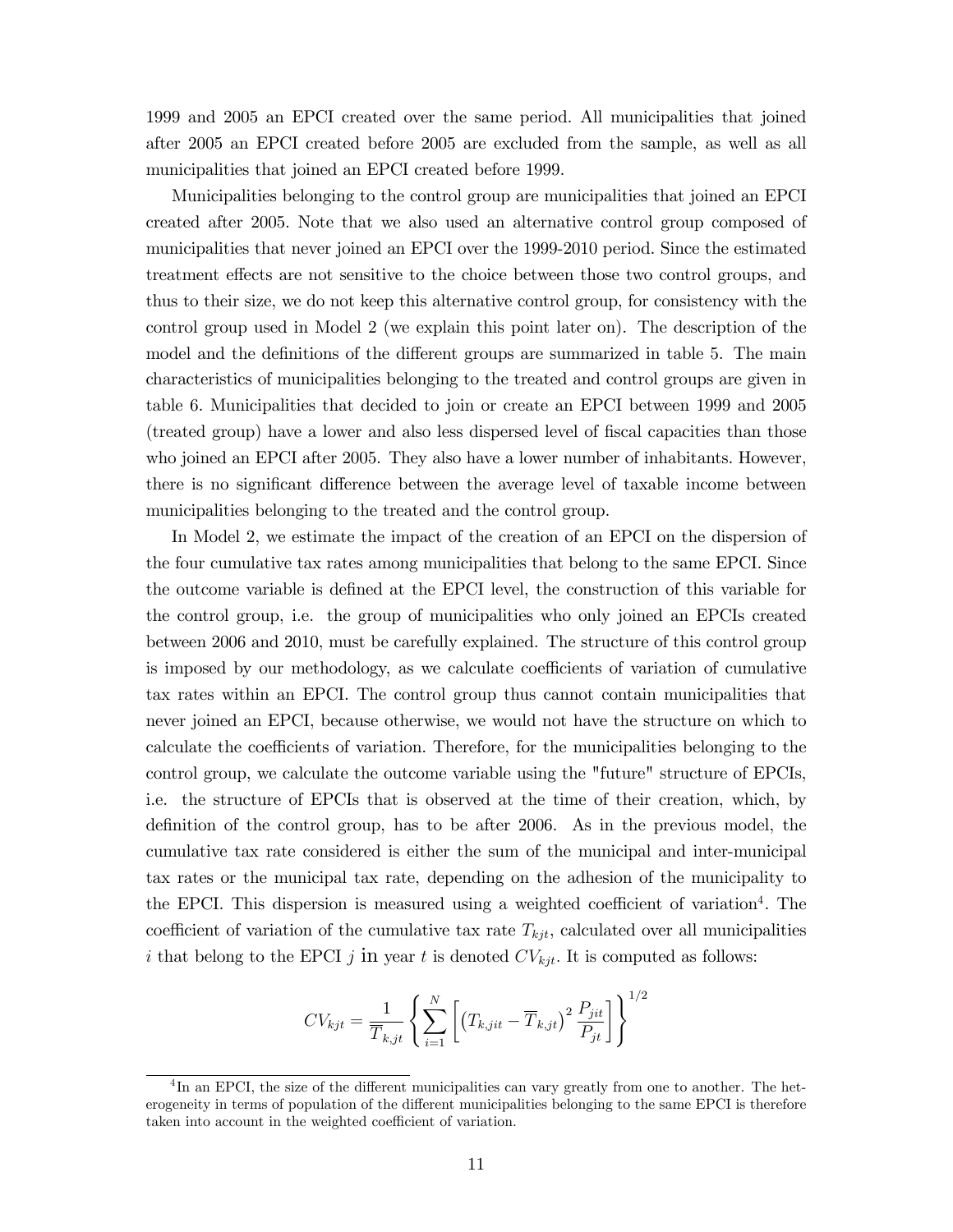where  $P_{jt}$  is the total number of inhabitants in the EPCI j in year t,  $P_{jit}$  is the number of inhabitants in municipality i in the EPCI j in year t.  $T_{k,it}$  is the cumulative tax rate k of municipality i in the EPCI j in year t and  $\overline{T}_{k,jt}$  is the average cumulative tax rate  $k$  measured at the EPCI level, in year  $t$ . These coefficients of variation are calculated for the four cumulative tax rates.

The model is the following:

$$
CV_{kjt} = \beta E_{jt} + \delta_t + \alpha_j + \varepsilon_{jt}
$$
 (Model 2)  
 $k = RT, BPT, NBPT, LBT; j = 1, ..., M; t = 1994, ..., 2005$ 

where  $k$  is the cumulative tax rate,  $j$  the EPCI and  $t$  the year.

The treatment variable  $E_{jt}$  is still the creation of an EPCI.

EPCIs belonging to the treated group are EPCIs created between 1999 and 2005. All EPCI created before 1999 are dropped out of the sample.

The description of the model and the definitions of the different groups are summarized in table 5 and the main characteristics of EPCIs belonging to the treated and control groups are given in table 7. We find that EPCIs belonging to the treated group have a lower level of fiscal capacities than those of the control group. We do not find any significant difference in the average level of taxable income of EPCIs belonging to the treated or the control group. Note that EPCIs that were created before 2005 (treated group) are composed of more municipalities and also smaller municipalities (see table 6) as the average number of inhabitants in both kinds of EPCIs is not significantly different. All these results lead to the intuition that EPCIs created before 2005 were created by small municipalities that needed to make scale economies.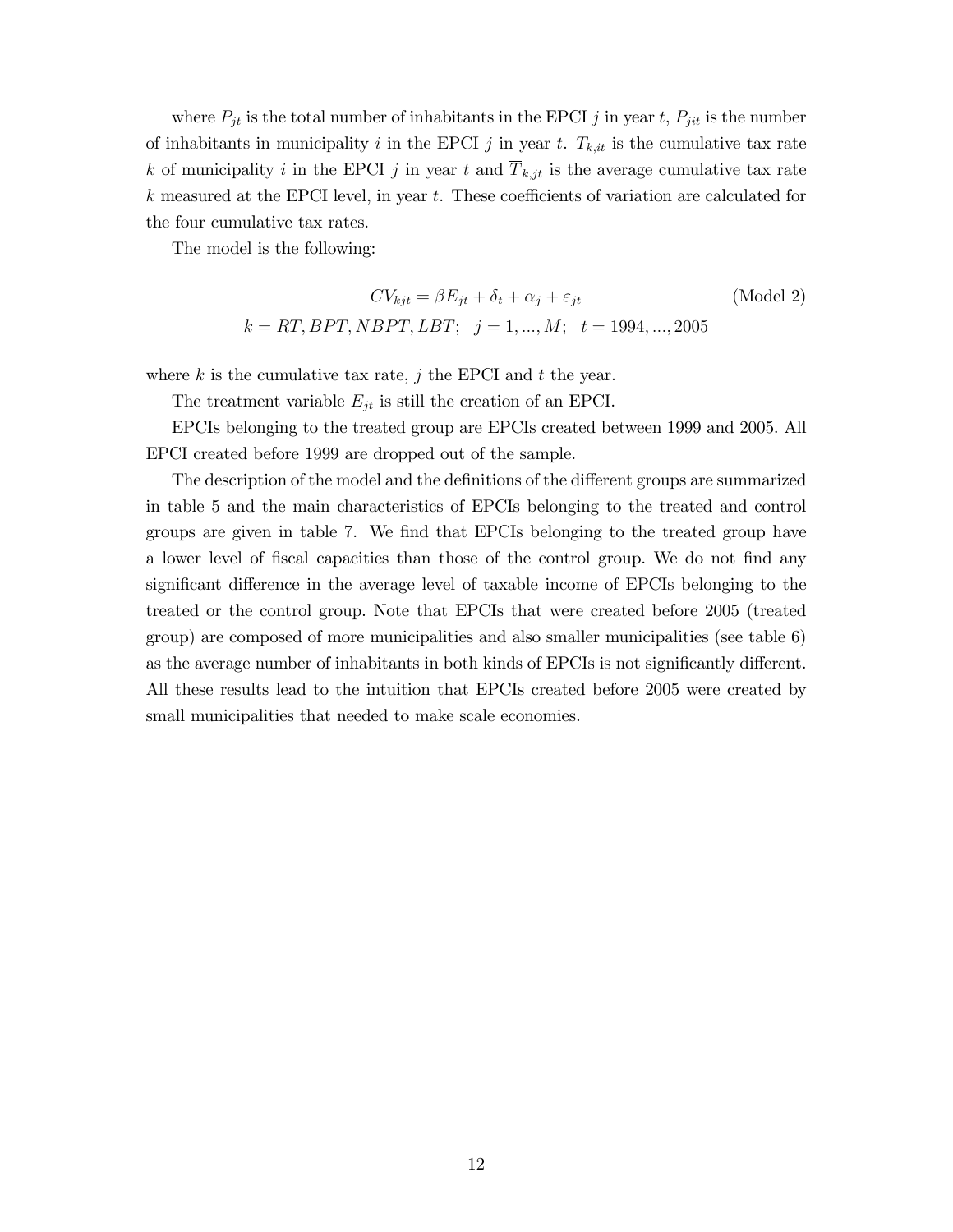|                  | <b>MODEL 1</b>                                                          | <b>MODEL 2</b>                                         |
|------------------|-------------------------------------------------------------------------|--------------------------------------------------------|
|                  |                                                                         |                                                        |
| Level            | Municipality level                                                      | EPCI level                                             |
| Outcome          | 4 outcomes: the logarithm of 4 different                                | 4 outcomes : the weighted coefficient of               |
| variable         | cumulative tax rates in a municipality at a                             | variation of the 4 different cumulative tax rates      |
|                  | given year                                                              | of municipalities belonging to an EPCI at a            |
|                  |                                                                         | given year                                             |
| <b>Treatment</b> | Adhesion between 1999<br>and 2005<br>of a                               | Creation of an EPCI between 1999 and 2005              |
|                  | municipality to an EPCI created between 1999                            |                                                        |
|                  | and 2005                                                                |                                                        |
| <b>Treated</b>   | All municipalities that join an EPCI between EPCI created 1999 and 2005 |                                                        |
| group            | 1999 and 2005                                                           |                                                        |
|                  | $\rightarrow$ number of municipalities: 11 936                          | $\rightarrow$ number of EPCI: 1 034                    |
|                  | $\rightarrow$ outcome observed over years 1994-2005                     | $\rightarrow$ outcome observed over years 1994 to 2005 |
|                  | $\rightarrow$ number of observations: 143 232                           | $\rightarrow$ number of observations: 12 375           |
| <b>Control</b>   | All municipalities that join an EPCI between                            | EPCI created between 2006 and 2010                     |
| group            | 2006 and 2010                                                           |                                                        |
|                  | $\rightarrow$ number of municipalities: 1 600                           | $\rightarrow$ number of EPCI : 161                     |
|                  | $\rightarrow$ outcome observed over years 1994 to 2005                  | $\rightarrow$ outcome observed over years 1994 to 2005 |
|                  | $\rightarrow$ number of observations : 19 200                           | $\rightarrow$ number of observations : 1 936           |

#### Table 5: Description of the two models estimated

## TABLE 6: Comparison of the main characteristics of municipalities belonging to the treated and control groups

|                                       | <b>Municipalities</b><br>belonging to the<br>treated group | <b>Municipalities</b><br>belonging to the<br>control group | <b>Test for</b><br>significant<br>difference |
|---------------------------------------|------------------------------------------------------------|------------------------------------------------------------|----------------------------------------------|
| Number of municipalities              | 143,232                                                    | 19 200                                                     |                                              |
| $(\%)$                                | $(88.2\%)$                                                 | $(11.8\%)$                                                 |                                              |
| <b>Economic characteristics</b>       |                                                            |                                                            |                                              |
| Average fiscal capacities (/hab)      | 381.9                                                      | 475.6                                                      | ***                                          |
| $[Q1-Q3]$                             | $[229 - 424]$                                              | $[258 - 537]$                                              |                                              |
| Average taxable income (/hab)         | 6,556                                                      | 6,558                                                      | <b>NS</b>                                    |
| $[Q1-Q3]$                             | $[5,510 - 7,664]$                                          | $[5,270 - 7,935]$                                          |                                              |
| Average unemployment rate             | $10.6\%$                                                   | $10.2\%$                                                   | ***                                          |
| % of executives                       | 3.64%                                                      | $3.53\%$                                                   | ***                                          |
| $\frac{6}{6}$ of rural municipalities | 85.6%                                                      | 85.7%                                                      | <b>NS</b>                                    |
| Socio-demographic characteristics     |                                                            |                                                            |                                              |
| Number of inhabitants (mean)          | 1,289                                                      | 1,636                                                      | ***                                          |
| Number of inhabitants (median)        | 329                                                        | 334                                                        |                                              |
| [Q1-Q3]                               | $[156 - 803]$                                              | $[155 - 807]$                                              |                                              |
| $\%$ of inhabitants aged 60 +         | 25.6%                                                      | 26.9%                                                      | ***                                          |

Notes:

i) \*\*\*: the means are significantly different at the 5% level; NS: the means are not significantly different.

i) Q1 and Q3 are the first and third quartiles of the distribution of each variable.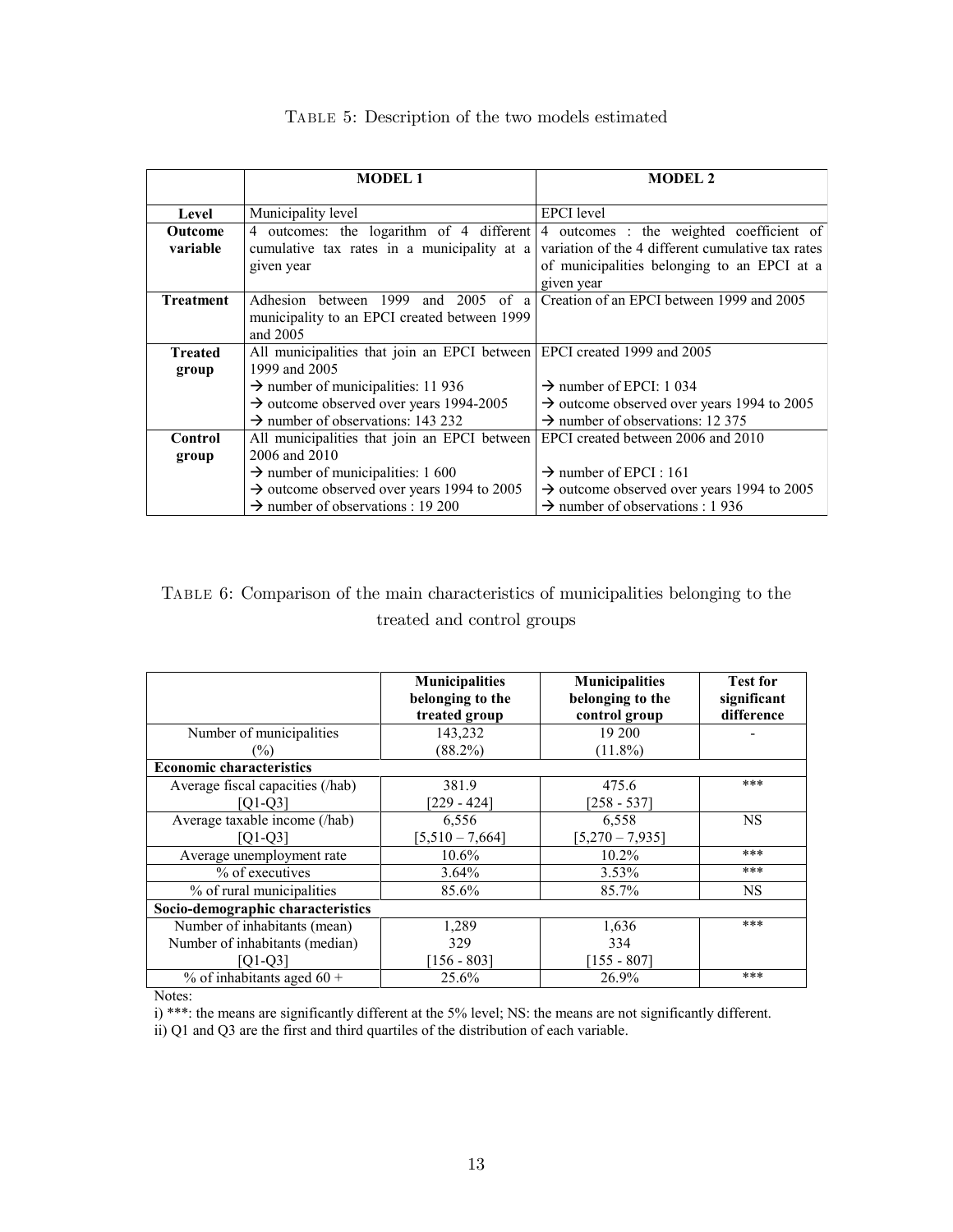|                                   | <b>EPCIs belonging to</b><br>the treated group | <b>EPCIs belonging to</b><br>the control group | <b>Test for</b><br>significant<br>difference |
|-----------------------------------|------------------------------------------------|------------------------------------------------|----------------------------------------------|
| Number of EPCIs                   | 11,936                                         | 1,034                                          |                                              |
| $(\%)$                            | (92%)                                          | (8%)                                           |                                              |
| <b>Economic characteristics</b>   |                                                |                                                |                                              |
| Average fiscal capacities (/hab)  | 453.8                                          | 573                                            | ***                                          |
| $[O1-O3]$                         | $[313 - 526]$                                  | $[354 - 647]$                                  |                                              |
| Average taxable income (/hab)     | 7 0 0 1                                        | 7 0 1 0                                        | <b>NS</b>                                    |
| $[Q1-Q3]$                         | $[6 026 - 7 681]$                              | $[5804 - 7919]$                                |                                              |
| % of rural EPCIs                  | 62%                                            | 64.6%                                          | ***                                          |
| Socio-demographic characteristics |                                                |                                                |                                              |
| Number of municipalities (mean)   | 12.1                                           | 10                                             | ***                                          |
| $[O1-O3]$                         | $[7-16]$                                       | [6-12]                                         |                                              |
| Number of inhabitants (mean)      | 15 447                                         | 16 08 5                                        | <b>NS</b>                                    |
| Number of inhabitants (median)    | 6993                                           | 5 6 3 7                                        |                                              |
| [O1-O3]                           | [4 115 – 13 014]                               | [2 823 – 13 253]                               |                                              |

Table 7: Comparison of the main characteristics of EPCIs belonging to the treated and control groups

Notes:

i) \*\*\*: the means are significantly different at the 5% level; NS: the means are not significantly different.

ii) Q1 and Q3 are the first and third quartiles of the distribution of each variable.

### 3.3 Estimation methodology

Contrary to most studies that perform DID on repeated cross-sections, we use a panel data set: cumulative tax rates of municipalities and EPCIs are observed over the 1994- 2005 period. Therefore, model (1) can be estimated using classical estimation procedures relative to panel data models.

The most general specification of the model used for DID can be written as in model (1). In this model, the individual effect  $\alpha_i$  is likely to be correlated with some of the explanatory variables of the model, and in particular, with the treatment variable  $E_{it}$ . Pooled OLS on equation (1) would therefore lead to inconsistent estimates and  $\beta$ would not be the causal effect of the treatment. Panel data provide means of transforming the model so that the individual fixed effect  $\alpha_i$  disappears, as well as the correlation between this term and  $E_{it}$ . This model can be estimated using the first-differenced estimator or the within-group estimator. The latter is usually preferred, as it gives more efficient estimates, as long as  $\varepsilon_{it}$  is uncorrelated with the contemporaneous values of  $E_{it}$ (i.e.  $corr(E_{it}, \varepsilon_{it}) = 0, \forall i$  and t).

The estimated model is the following:

$$
(Y_{it} - Y_{i.}) = \beta (E_{it} - E_{i.}) + \gamma_t + (\varepsilon_{it} - \varepsilon_{i.})
$$
  
\n $i = 1, ..., N; t = 1994, ..., 2005$  (2)

where  $Y_i$  and  $E_i$  are the individual means and  $\gamma_t$  are time fixed effects.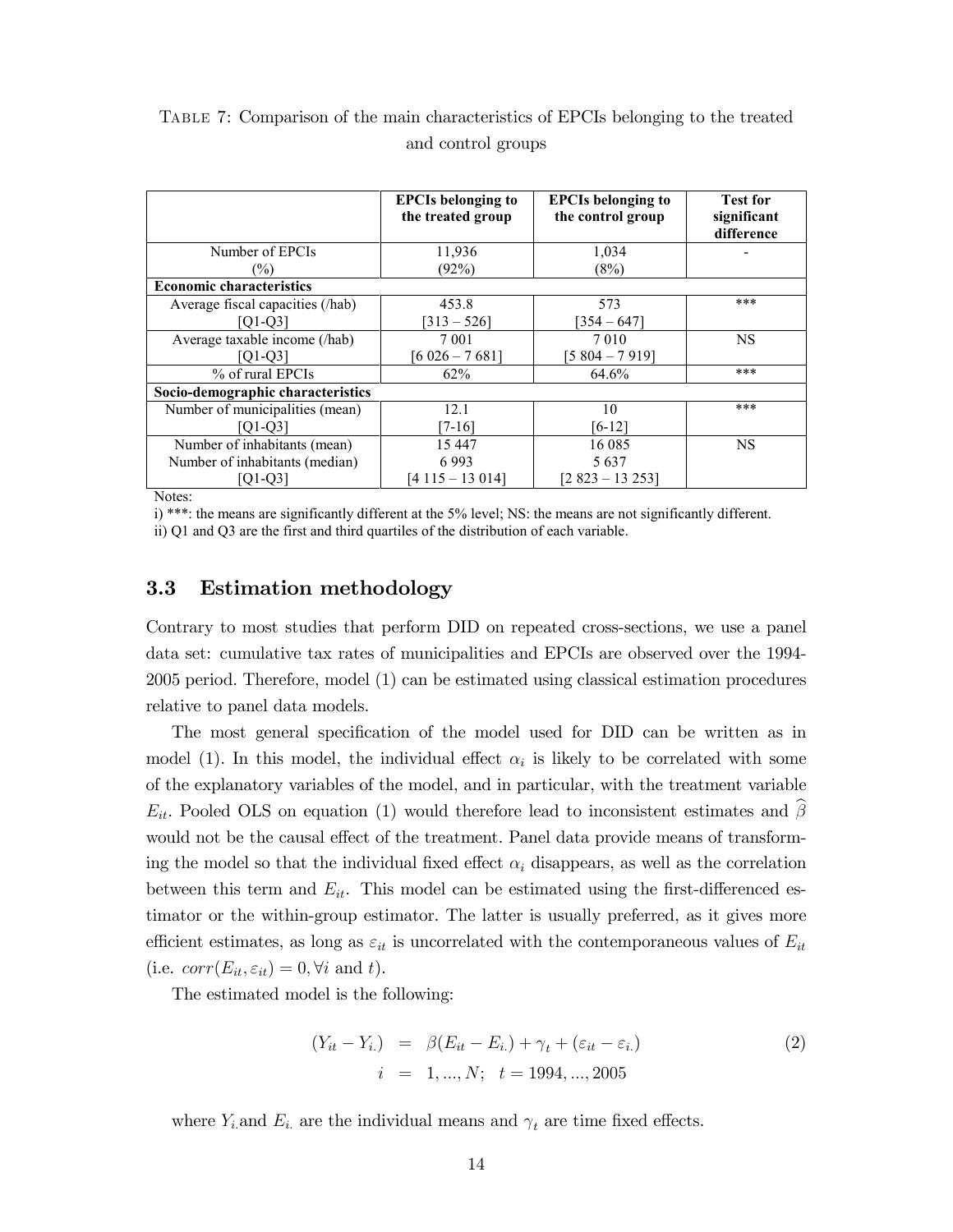The estimations of such models rely on the validity of several identifying assumptions.

The first "fundamental identifying assumption" is that changes (or trends) in the outcome variable would have been the same for both groups (treated and control groups) without any treatment. As it is not possible to observe this counterfactual (the evolution of the outcome for the treated group, in the absence of any treatment), the validity of this assumption can be checked by looking at the trend in the outcome variable of both groups in the pre-treatment period. Therefore, for both models, we present the trend of the outcome variables both before and after treatment. To get robust evidence that both groups have the same trend before the treatment, we estimate a fixed-effect regression over the pre-treatment period. The explained variable is the outcome and explanatory variables are time dummies as well as interactions between time dummies and the dummy that equals 1 if the observation belongs to the treated group. The tests of signicance of the interaction terms allow us to conclude on whether the outcome of the control group is signicantly the same as the one of the treated group, or not. We do not present results of these regressions in this paper, but we comment them.

The second assumption is the absence of any correlation between  $E_{it}$  and the remaining error term  $\varepsilon_{it}$ . The violation of this hypothesis leads to inconsistent estimates of the treatment effect. However, it is impossible to check empirically the validity of this hypothesis.

For Bertrand, Duflo and Mullainathan (2004), DID estimates are very likely to lead to an underestimate of standard errors (and therefore a too frequent rejection of the null hypothesis that the treatment effect is not significant) if we do not control for the correlation of the error term  $\varepsilon_{it}$  over time for a given individual (municipality or EPCI). This has to be taken into account in the estimates. The default standard errors assume that the regression errors are independent and identically distributed (iid). In all estimations we therefore use standard errors that are clustered at the individual level. Another way to control part of this serial correlation would be to include the lagged dependent variable as an explanatory variable. However, this lagged variable is, by construction, correlated with the error term. It should therefore be instrumented in order to get consistent estimates, but instruments can be hard to find. Note that this serial correlation is very likely to happen in our case. For example, the coefficient of correlation of the four direct cumulative tax rates between 2 years is always higher than 0.95.

In addition to the estimation of Model 1 and Model 2, we estimate three more sophisticated models.

First, we add additional explanatory variables in Model 1 and Model 2 in order to control for characteristics of the municipality or characteristics of the EPCI in the estimation of the treatment effect. Most characteristics available in the data set are time-invariant (geographical variables for instance) or only change twice over the period (population characteristics from the census for instance) so that they cannot be included as covari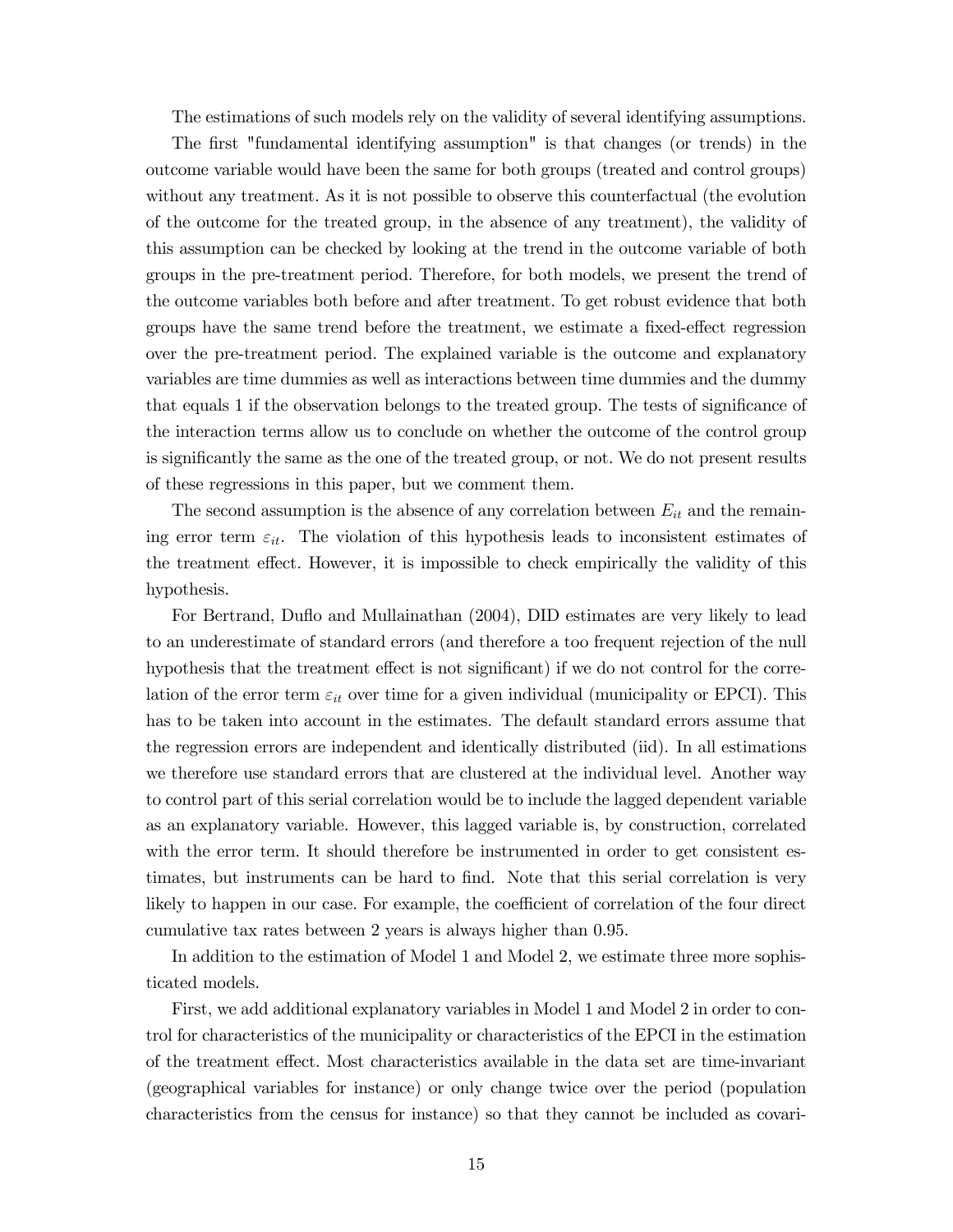ates in the regression. However, all fiscal and economic variables, that are time-varying, can well explain both the log of the cumulative tax rates and the coefficient of variation of the cumulative tax rates. We estimate the following models:

$$
\log(T_{kit}) = \beta E_{it} + X_{it}'\alpha + \delta_t + \alpha_i + \varepsilon_{it}
$$
 (Model 1')  

$$
k = RT, BPT, NBPT, LBT; \quad i = 1, ..., N; \quad t = 1994, ..., 2005
$$

$$
CV_{kjt} = \beta E_{jt} + X'_{jt}\alpha + \delta_t + \alpha_j + \varepsilon_{jt}
$$
 (Model 2')  

$$
k = RT, BPT, NBPT, LBT; \quad j = 1, ..., M; \quad t = 1994, ..., 2005
$$

In Model 1', the vector of the additional explanatory variables  $X_{it}$  contains the log of the tax base k of municipality i in year t and the log of the fiscal capacities of municipality i in year  $t^5$ . Fiscal capacities are defined in euro  $2005^6$  and per inhabitants.

In Model 2', the vector of the additional explanatory variables  $X_{jt}$  contains both the log of the weighted average and the weighted coefficient of variation of two variables: the tax base k of the EPCI j in year t and the fiscal capacities of the EPCI j in year t. It also contains the log of the EPCI tax rate k.

Secondly, even if time-invariant variables cannot be included as explanatory variables in Model 1 and Model 2, they can be used to test whether there is an heterogeneity of the treatment effect between different sub-groups. We thus include interaction terms in models Model 1' and Model 2' and estimate the following models:

$$
log(T_{kit}) = \beta E_{it} + \gamma (E_{it} I_{G=A}) + X_{it}' \alpha + \delta_t + \alpha_i + \varepsilon_{it}
$$
 (Model 1")  
\n
$$
k = RT, BPT, NBPT, LBT; \quad i = 1, ..., N; \quad t = 1994, ..., 2005
$$

$$
CV_{kjt} = \beta E_{jt} + \gamma (E_{jt} I_{G=A}) + X'_{jt} \alpha + \delta_t + \alpha_j + \varepsilon_{jt}
$$
 (Model 2")  

$$
k = RT, BPT, NBPT, LBT; j = 1, ..., M; t = 1994, ..., 2005
$$

where  $I_{G=A}$  equals 1 if the municipality (resp. EPCI) belongs to group A (for example, a rural municipality (resp. a rural EPCI)) and  $0$  otherwise. The coefficients of such

<sup>&</sup>lt;sup>5</sup>Note that we could also have used the log of taxable income of the inhabitants of municipality *i*.in year t as an additional explanatory variable. However, descriptive statistics (tables 6 and 7) have shown that this variable is not significantly different between treated and control municipalities/EPCIs. It also turned out to be unsignicant in all regressions, so we present the results without this variable.

 $6$ This monetary variable, as all monetary variable in this chapter, is deflated using the national consumption price index for each year. We rule out the fact that prices may differ accross municipalities and use a national index.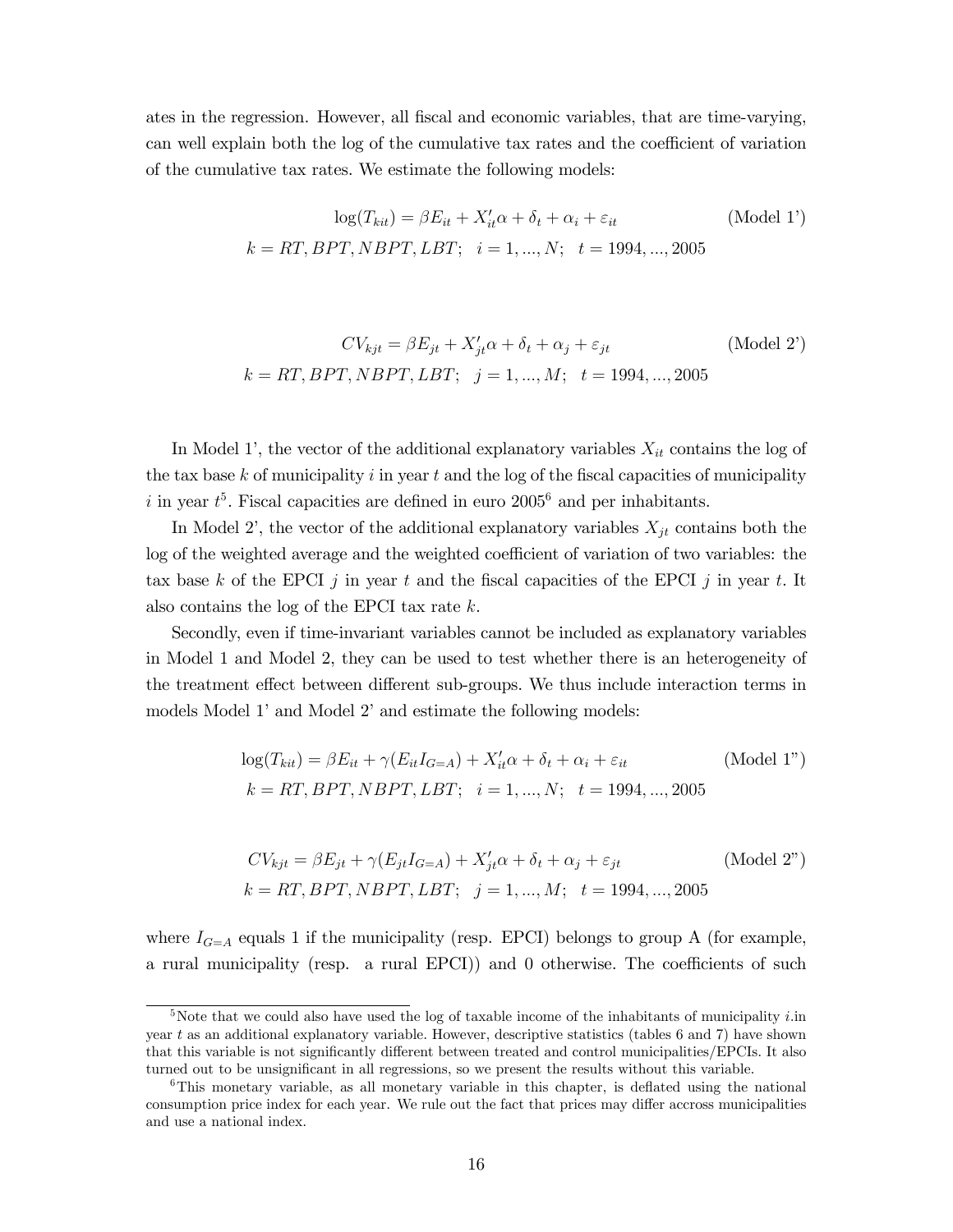models must be interpreted carefully:  $\beta$  gives the difference between: i) the average change in the outcome of individuals who belong to the treated group and who are not in group A, and ii) the average change in the outcome of individuals belonging to the control group, whereas  $\beta + \gamma$  gives the difference between: i) the average change in the outcome of individuals belonging to both the treated group and the category A and ii) the average change in the outcome of individuals belonging to the control group. Four time-invariant characteristics have been used in the regressions : i) the legal status of the EPCI ("Communauté de Communes" or not); ii) the fiscal regime of the EPCI (TPU regime, mixed taxation regime, additional taxation regime); iii) if the municipality/EPCI is rural or not; iv) the number of inhabitants in the municipality/EPCI. In order to understand the results of Model 1" and Model 2", table 8 gives more details about the fiscal and economic characteristics of the municipalities or EPCIs belonging to the treated group, depending on these four constant characteristics. It shows for example that EPCIs who choose an additional taxation regime are composed of municipalities that are rather homogeneous in terms of fiscal potential and size of the population, whereas municipalities who opt for a TPU regime are more heterogeneous.

Thirdly, we allow the treatment effects to vary over time as in Laporte and Windmeijer  $(2005)$ . The specifications of Model 1 and Model 2 rely on the assumption that the effect of the treatment is immediate : when the variable  $E_{it}$  (resp.  $E_{it}$ ) switches from 0 to 1, it is accompanied by a change in  $log(T_{kit})$  (resp.  $CV_{kjt}$ ) of an amount  $\hat{\beta}$ . In our case, the effect of inter-municipal cooperation is likely to increase over time, which leads us to use a more flexible model in which we allow the treatment effect to vary over time. To do so, we include in the model variables relative to the number of years that passed since the treatment. More precisely, the specification is the following :

$$
\log(T_{kit}) = \beta E_{it} + \sum_{\tau=1}^{2005 - da_{ij}} d_{\tau} I_{it+\tau} + X_{it}' \alpha + \delta_t + \alpha_i + \varepsilon_{it}
$$
 (Model 1")  
\n
$$
k = RT, BPT, NBPT, LBT; \quad i = 1, ..., N; \quad t = 1994, ..., 2005;
$$
  
\n
$$
da_{ij} = \text{date of adhesion of } i \text{ to EPCI } j
$$

$$
CV_{kjt} = \beta E_{jt} + \sum_{\tau=1}^{2005 - dc_j} d_{\tau} I_{jt+\tau} + X'_{jt}\alpha + \delta_t + \alpha_j + \varepsilon_{jt}
$$
 (Model 2")  
\n
$$
k = RT, BPT, NBPT, LBT; \quad j = 1, ..., M; \quad t = 1994, ..., 2005;
$$
  
\n
$$
dc_j = \text{date of creation of EPCI } j
$$

where  $I_{it+\tau}$  equals 1 if  $\tau$  years passed since the individual received the treatment for the first time. Therefore,  $\hat{\beta} + \hat{d}_{\tau}$  gives the impact of the treatment  $\tau$  years after the first year of the treatment.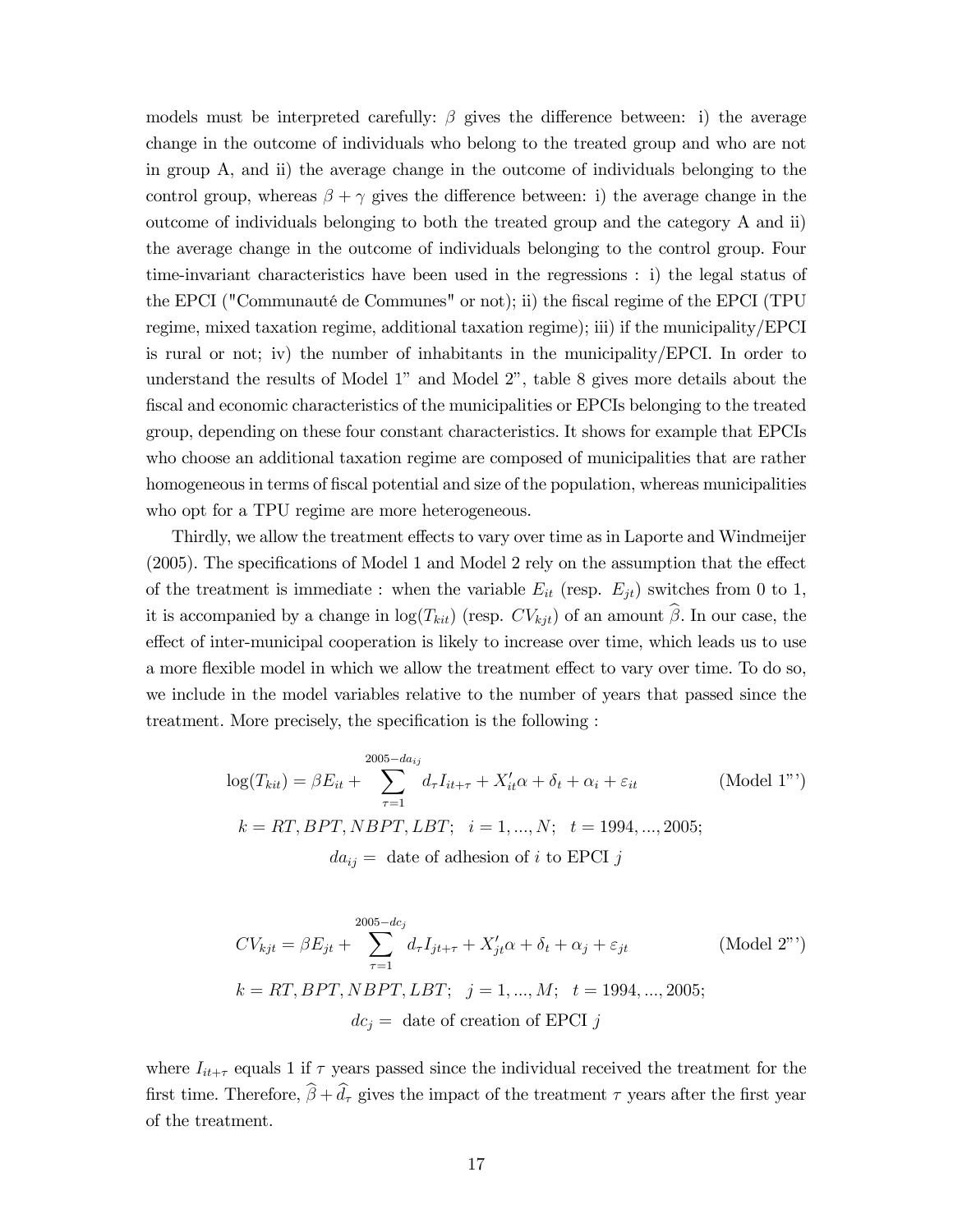|                                                                         |                 | Municipalities belonging to the treated<br>group |                                 |              | <b>EPCIS</b> belonging to the treated group |                                 |
|-------------------------------------------------------------------------|-----------------|--------------------------------------------------|---------------------------------|--------------|---------------------------------------------|---------------------------------|
| <b>Rural Status</b>                                                     | Rural           | <b>Non Rural</b>                                 | <b>Test for</b><br>signif. diff | Rural        | <b>Non Rural</b>                            | <b>Test for</b><br>signif. diff |
| Average fiscal potential<br>$(\text{inhab.}, \text{\textsterling}2005)$ | 356             | 533                                              | ***                             | 402          | 538                                         | ***                             |
| Coeff. Variation                                                        | 1.06            | 0.67                                             |                                 | 0.54         | 0.38                                        |                                 |
| Average taxable income<br>$(\text{inhab.}, \text{\textsterling}2005)$   | 6.311           | 8.027                                            | ***                             | 6.562        | 7.718                                       | ***                             |
| Coeff. Variation                                                        | 0.38            | 0.27                                             |                                 | 0.21         | 0.24                                        |                                 |
| Number of inhabitants                                                   | 422             | 6,360                                            | ***                             | 5.903        | 31,040                                      | ***                             |
| Coeff. Variation                                                        | 1.04            | 2.36                                             |                                 | 0.75         | 1.58                                        |                                 |
| % TPU                                                                   | 32%             | 59%                                              | ***                             | 26%          | 49%                                         | ***                             |
| %CC                                                                     | 98%             | 81.6%                                            | ***                             | 99.9%        | 87%                                         | ***                             |
|                                                                         |                 |                                                  |                                 |              |                                             |                                 |
| <b>Fiscal status</b>                                                    | TPU             | <b>ADD</b>                                       |                                 | TPU          | <b>ADD</b>                                  |                                 |
| Average fiscal potential<br>$(\text{inhab.}, \text{\textsterling}2005)$ | 405             | 362                                              | ***                             | 476          | 441                                         | ***                             |
| Coeff. Variation                                                        | 1.32            | 0.72                                             |                                 | 0.49         | 0.49                                        |                                 |
| Average taxable income<br>$(Iinhab., \epsilon 2005)$                    | 6947            | 6.246                                            | ***                             | 7.252        | 6.866                                       | ***                             |
| Coeff. Variation                                                        | 0.32            | 0.39                                             |                                 | 0.22         | 0.25                                        |                                 |
| Number of inhabitants                                                   | 2,292           | 643                                              | ***                             | 26,960       | 9,278                                       | ***                             |
| Coeff. Variation                                                        | 4.20            | 2.89                                             |                                 | 1.88         | 1.42                                        |                                 |
| % Rural                                                                 | 77%             | 91%                                              | ***                             | 47%          | 70%                                         | ***                             |
| %CC                                                                     | 87%             | 99%                                              | ***                             | 88%          | 98%                                         | ***                             |
|                                                                         |                 |                                                  |                                 |              |                                             |                                 |
| Legal status                                                            | $\overline{cc}$ | Not CC                                           |                                 | $_{\rm CC}$  | Not CC                                      |                                 |
| Average fiscal potential<br>$(\text{inhab.}, \text{\textsterling}2005)$ | 375             | 529                                              | ***                             | 443          | 653                                         | ***                             |
| Coeff. Variation                                                        | 1.01            | 0.80                                             |                                 | 0.49         | 0.36                                        |                                 |
| Average taxable income<br>$(\text{inhab.}, \text{\textsterling}2005)$   | 6.471           | 8.379                                            | ***                             | 6,913        | 8.634                                       | ***                             |
| Coeff. Variation                                                        | 0.37            | 0.31                                             |                                 | 0.23         | 0.32                                        |                                 |
| Number of inhabitants                                                   | 860             | 10.071                                           | ***                             | 10.029       | 116.571                                     | ***                             |
| Coeff. Variation                                                        | 3.21            | 2.38                                             |                                 | 1.22         | 0.75                                        |                                 |
| % Rural                                                                 | 87%             | 41%                                              | ***                             | 65%          | 1.3%                                        | ***                             |
| %TPU                                                                    | 33%             | 90%                                              | ***                             | 32%          | 81%                                         | ***                             |
|                                                                         |                 |                                                  |                                 |              |                                             |                                 |
| Population                                                              | Pop < 2,000     | $Pop \geq 2,000$                                 |                                 | Pop < 10,000 | $Pop \ge 10,000$                            |                                 |
| Average fiscal potential<br>$(\text{inhab.}, \text{\textsterling}2005)$ | 360             | 567                                              | ***                             | 413          | 530                                         | ***                             |
| Coeff. Variation                                                        | 0.63            | 1.05                                             |                                 | 0.54         | 0.39                                        |                                 |
| Average taxable income                                                  | 6.396           | 7.959                                            | ***                             | 6.598        | 7.758                                       | ***                             |
| $(Iinhab., \epsilon 2005)$                                              |                 |                                                  |                                 |              |                                             |                                 |
| Coeff. Variation                                                        | 0.38            | 0.28                                             |                                 | 0.22         | 0.24                                        |                                 |
| %CC                                                                     | 97%             | 77%                                              | ***                             | 99 9%        | 85.6%                                       | ***                             |
| % Rural                                                                 | 94%             | 11%                                              | ***                             | 82%          | 24%                                         | ***                             |
| % TPU                                                                   | 32%             | 64%                                              | ***                             | 25%          | 53%                                         | ***                             |
| Notes: ***: the means are significantly different at the 5% level       |                 |                                                  |                                 |              |                                             |                                 |

## Table 8: Main characteristics of the municipalities and the EPCIs belonging to the treated groups

## 4 Results

## 4.1 First model : the impact of inter-municipal cooperation on the level of the four cumulative tax rates

## 4.1.1 Trends of the four cumulative tax rates: comparison between the treated and the control groups

Figure 1 displays the evolution of the four cumulative tax rates for both control and treated groups, over the 1994-2005 period. A vertical line is added for year 1999, which is the year from which a municipality can be "treated". Whatever the cumulative tax rate, the evolution between 1994 and 1999 is similar between the treated and the control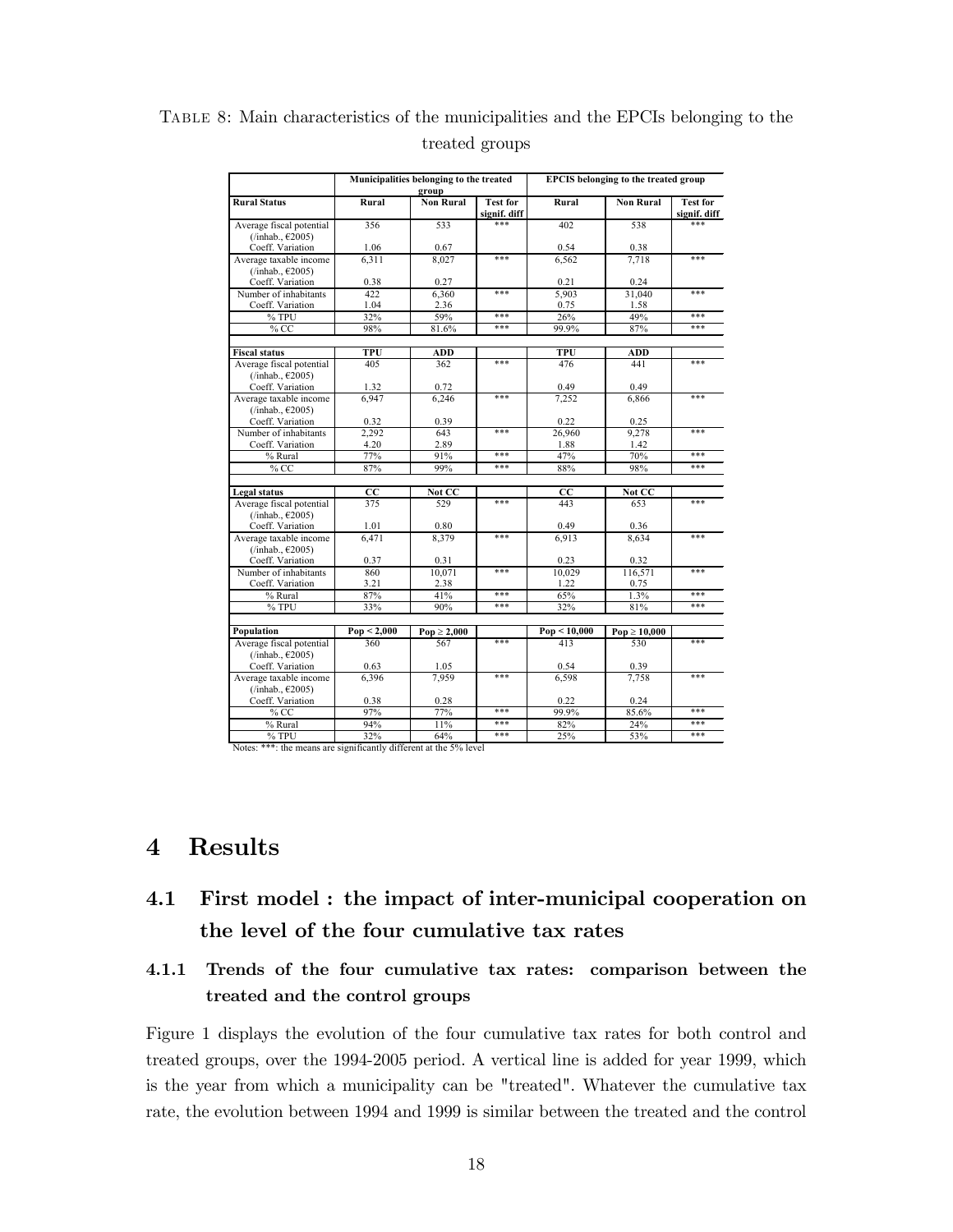group. The estimates<sup>7</sup> confirm that, prior to 1999, the evolutions of the outcomes for both groups are not significantly different. This result is consistent with the identifying assumption needed to perform DID estimations. Figure 1 also shows that the treatment had a strong impact on the evolution of all average cumulative tax rates. For municipalities that joined an EPCI, all four cumulative tax rates increased signicantly after 1999. Consequently, as the residence tax rate and the built property tax rate were already higher for municipalities belonging to the treated group, the discrepancy between taxes of both groups increased with time. And although the local business tax rate and the unbuilt property tax rate of municipalities belonging to the control group were higher than those of the treated group before the treatment, the increase consecutive to the adhesion to an EPCI has been so strong that, at the end of the period, these tax rates become even higher for municipalities belonging to the treated group.





#### 4.1.2 Results of the estimations

The first results of the estimation of Model 1 are presented in table 9. All estimated models include time and municipality dummies that are not reported. For municipalities, joining an EPCI leads to a signicant increase in all cumulative tax rates. For example, joining

<sup>&</sup>lt;sup>7</sup>The model estimated is described in the previous section.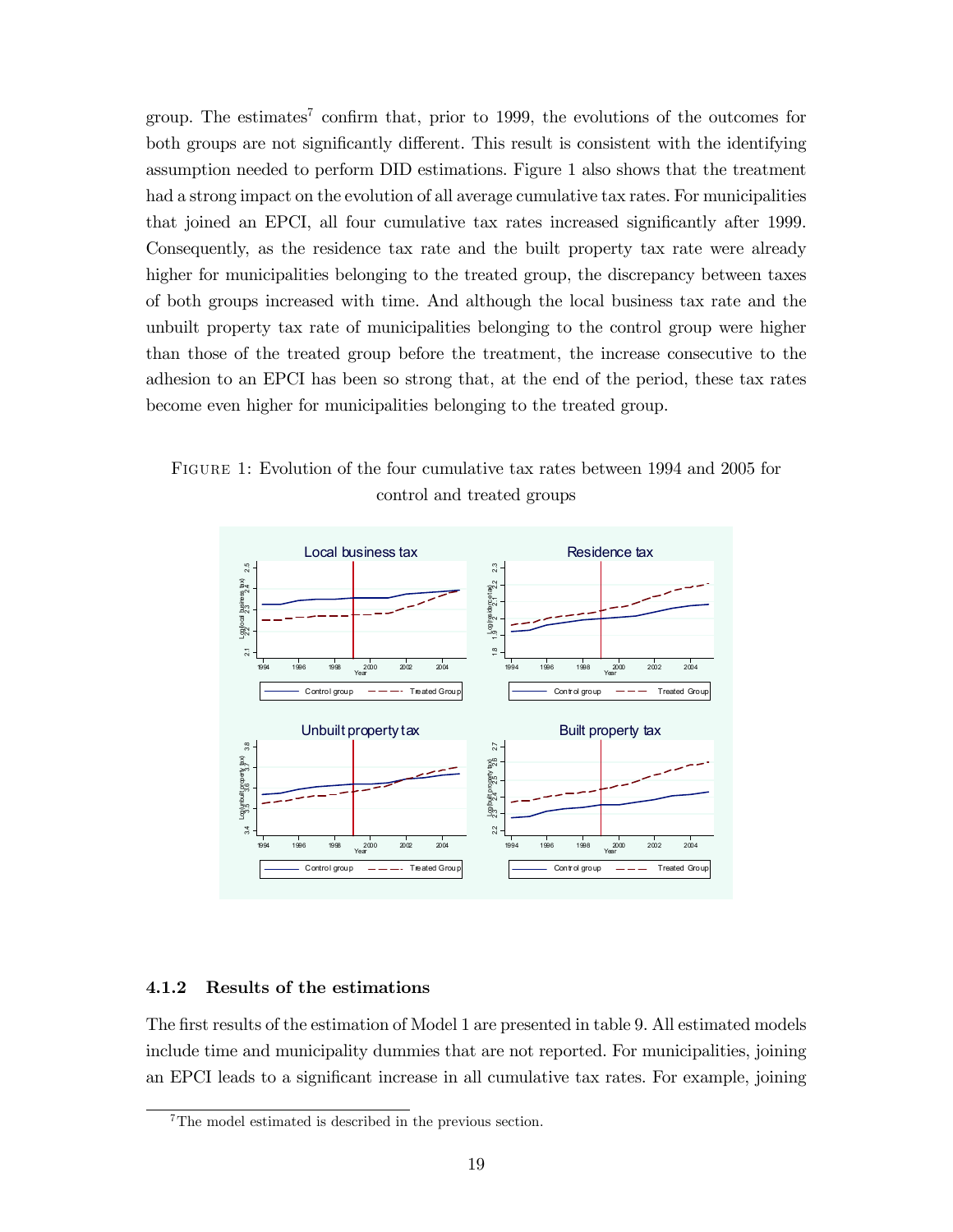an EPCI leads to a  $8.7\%$  increase in the built property tax. The effects are relatively close for all cumulative tax rates although we notice a higher increase for the built property tax and the residence tax.

The treatment effect is slightly modified for the local business tax when control variables are added  $(Mode 1')$ . Controlling for fiscal capacities and the size of the tax base increases the impact of inter-municipal cooperation on the local business tax while we observe the same positive impact on the three other cumulative tax rates. The estimation also shows the expected result that a higher tax rate is levied in municipalities with a smaller tax base. As noticed in the introduction, the tax base of the local business tax is extremely unevenly distributed across the country compared to the other tax bases. 80% of the tax base is concentrated in only 5% of local authorities, and thus most of the municipalities have a small tax base combined with a high tax rate. Moreover, all other things being equal, a relative increase of the cumulative tax rate induced by inter-municipal cooperation must decrease with the municipal tax rate observed before cooperation. Therefore, controlling for the tax base, the treatment effect increases.

Moreover, we note that in the four regressions, the log of the fiscal capacity have the negative expected impact on the cumulative tax rate since the higher the tax base and thus the higher the fiscal capacity, the lower the tax rate will be required to finance a given amount of expenditures.

|                 |            | Without any control variables |            |            |             |             | With control variables |             |
|-----------------|------------|-------------------------------|------------|------------|-------------|-------------|------------------------|-------------|
|                 | Log        | Log                           | Log        | Log        | Log         | Log         | Log                    | Log         |
|                 | (BPT)      | (NBPT)                        | (LBT)      | (RT)       | (BPT)       | (NBPT)      | (LBT)                  | (RT)        |
| $E_{it}$        | $0.087***$ | $0.065***$                    | $0.062***$ | $0.082***$ | $0.087***$  | $0.065***$  | $0.076***$             | $0.082***$  |
|                 | (0.002)    | (0.002)                       | (0.004)    | (0.002)    | (0.002)     | (0.002)     | (0.003)                | (0.002)     |
|                 |            |                               |            |            |             |             |                        |             |
| Log (tax)       |            |                               |            |            | $-0.013$    | $-0.012**$  | $-0.013***$            | $0.024**$   |
| base/hab)       |            |                               |            |            | (0.010)     | (0.006)     | (0.002)                | (0.009)     |
|                 |            |                               |            |            |             |             |                        |             |
| Log (fiscal     |            |                               |            |            | $-0.077***$ | $-0.073***$ | $-0.081***$            | $-0.096***$ |
| capacities/hab) |            |                               |            |            | (0.008)     | (0.006)     | (0.011)                | (0.007)     |
|                 |            |                               |            |            |             |             |                        |             |
| Year            | <b>YES</b> | <b>YES</b>                    | <b>YES</b> | <b>YES</b> | <b>YES</b>  | <b>YES</b>  | <b>YES</b>             | <b>YES</b>  |
| dummies         |            |                               |            |            |             |             |                        |             |
| Municipality    | <b>YES</b> | <b>YES</b>                    | <b>YES</b> | <b>YES</b> | <b>YES</b>  | <b>YES</b>  | <b>YES</b>             | <b>YES</b>  |
| dummies         |            |                               |            |            |             |             |                        |             |
| $\mathcal N$    | 161,633    | 161,520                       | 156,847    | 161,704    | 152,598     | 152,318     | 145,885                | 152,745     |
| Within $R^2$    | 0.35       | 0.28                          | 0.07       | 0.37       | 0.35        | 0.29        | 0.10                   | 0.38        |

Table 9: Estimation of Model 1 and Model 1

Notes :

i) Standard errors in parentheses. They are corrected for clustering on the municipalities.

ii) \* means that  $p< 1$ , \*\* means that  $p< 05$ , \*\*\* means that  $p< 01$ .

iii) BPT stands for the built property tax; NBPT is the unbuilt property tax; LBT is the local business tax and RT stands for the residence tax.

In order to check whether treatment effects are constant over time, we re-estimate Model 1 with a treatment variable that varies over time (Model 1"). The results of these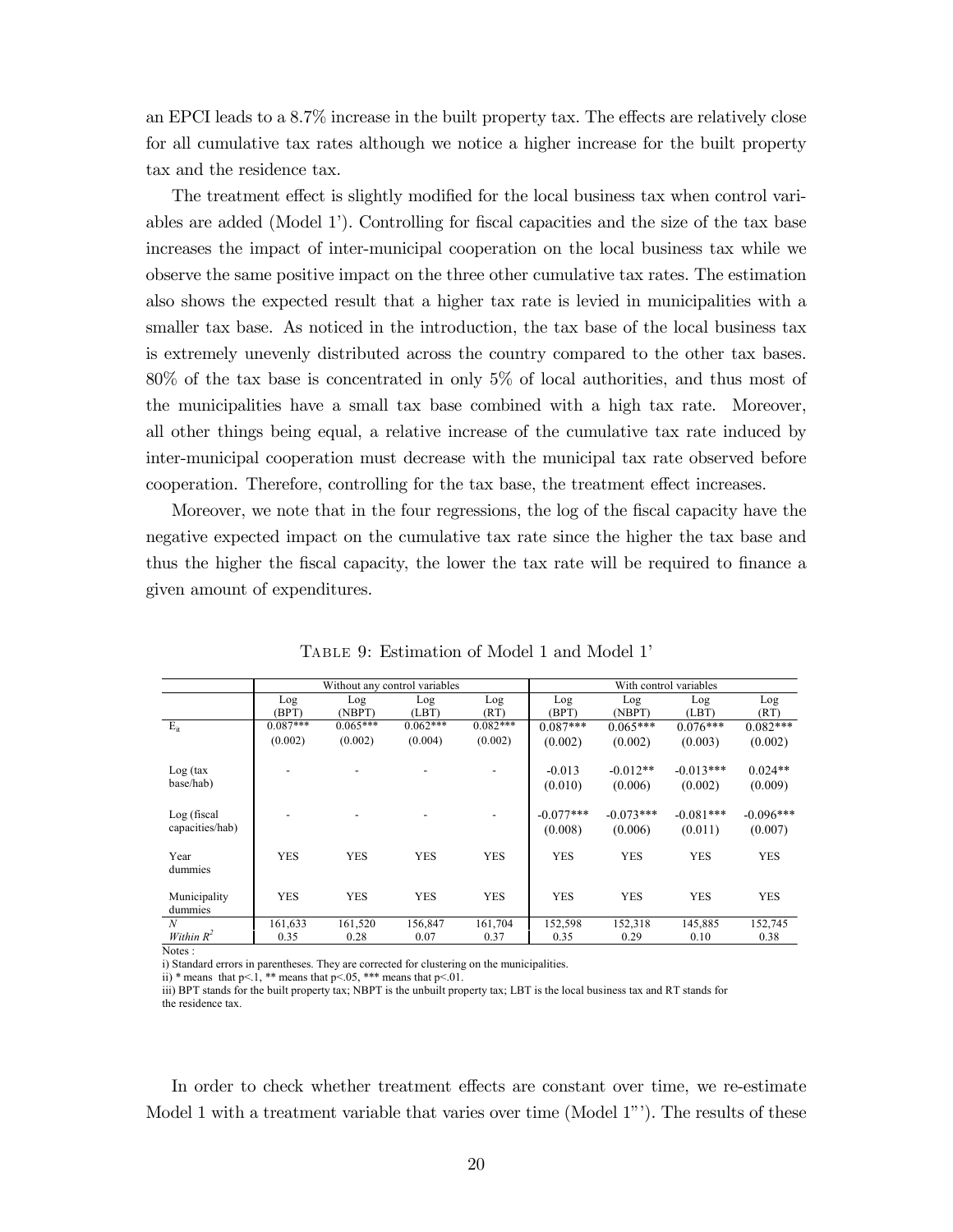estimates are presented in figure 2. We find that joining an EPCI has an immediate effect on all cumulative tax rates, but that the effect increases with time, for all tax rates except the local business tax. In addition, the older the EPCI, the more competencies are likely to be transferred, which may be a reason for the increase of taxation over time. The flat pattern observed for the local business tax is entirely explained by the introduction of the tax base in the regression. Without this explanatory variable, the effect of the treatment increases over time, as this is the case for the other three tax rates.

The fiscal adjustment thus appears to be very progressive. The fact that the evolutions of the four tax rates are linked and restricted by law may explain this progressive increase of the cumulative tax rates. The difference between the pattern observed for the local business tax and the other three cumulative tax rates could be explained by the fact that the local business tax base is more mobile than the other tax bases. Therefore, when it is possible, the increase of tax pressure is applied to the other tax bases.

FIGURE 2: Representation of the time-varying effect of the treatment



We then add interaction effects in order to measure whether the treatment effect is the same for different groups of municipalities (Model 1'). The results are presented in tables 10 and 11.

The rurality clearly worsens the inflationary impact of the creation of an EPCI on the cumulative tax rates (except for the local business tax). For instance, joining an EPCI increases the built property tax by 4.5% for urban municipalities against 8.8% for rural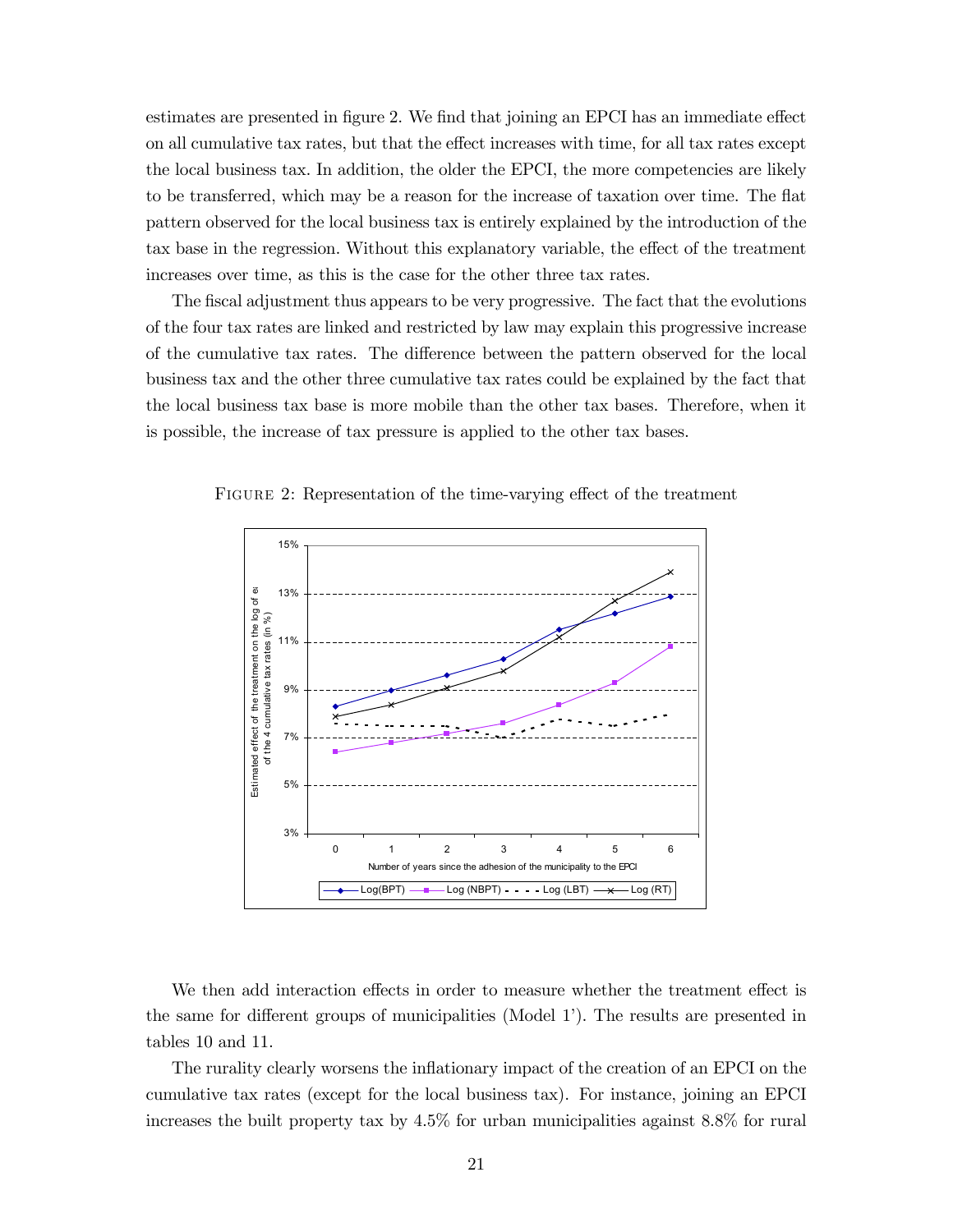ones. Table 8 shows that  $98\%$  of rural municipalities joined  $CCs<sup>8</sup>$ , which explains that belonging to a CC also increases all cumulative tax rates (except for the local business tax). We expect that inter-municipal cooperation enables the provision of a wider range of public services. This effect, known as the "zoo" effect (Oates (1988)) should particularly important for rural municipalities which, alone, could not produce public goods at a large scale.

We then find that the effect of joining an EPCI decreases with the size of the municipality (for all cumulative tax rates except the local business tax). Two explanations can be provided for this result. The first one is in line with the theoretical literature. According to Wilson (1991), in a tax competition model between jurisdictions with different sizes, the smaller one is more exposed to the effect of tax competition and should set a lower tax rate. Therefore, the creation of an EPCI that lessens tax competition should induce an increase of tax rates in small jurisdictions relatively to tax rates in larger jurisdictions The second intuition for the result comes from the fact that, before becoming members of an EPCI, small municipalities often benefited from public goods or services provided by neighboring larger municipalities without contributing to their financing. Therefore larger municipalities benefit from the creation of an EPCI which enables to mutualize resources in order to provide public services that they municipalities were producing alone before. This should lead to a decrease of municipal tax rate in these municipalities on the contrary to small municipalities. Indeed, the membership of a small municipality to an EPCI could even force it to contribute more to the funding of public expenditures than it would have done otherwise, resulting in the increase of its tax rates. This mechanism, which should be even stronger when scale economies can be realized at the inter-municipal level, refers to the idea of "connected vessels" proposed by Leprince and Guengant (2002).

Finally, choosing an additional taxation regime worsens the inflationary effect on all cumulative tax rates. The effect of a mixed taxation regime is slightly lower. Table 10 also shows that choosing a single business tax regime has positive impact on cumulative tax rates. However, except for the local business tax, the effect is very small although significant. Joining an EPCI with an additional taxation regime leads to a 10.9% increase in the residence tax while this figure goes down to  $1.5\%$  for municipalities who joined EPCIs with a single business tax regime. These results are consistent with the literature on tax competition. Indeed, the adoption of an additional taxation regime or a mixed taxation regime induces vertical externalities, which is supposed to push up the tax rates. In a mixed taxation regime and in a TPU regime, an increase of the business tax rate is also expected due to the harmonization of this tax rate within the EPCI, which lessens

<sup>&</sup>lt;sup>8</sup>This high proportion of rural municipalities in CCs is mechanical and is due to the definition of the other types of EPCIs. CA ("Communautés d'Agglomération") and CU ("Communautés Urbaines") must respectively group together more than 50,000 inhabitants and more than 500,000 inhabitants all in one piece.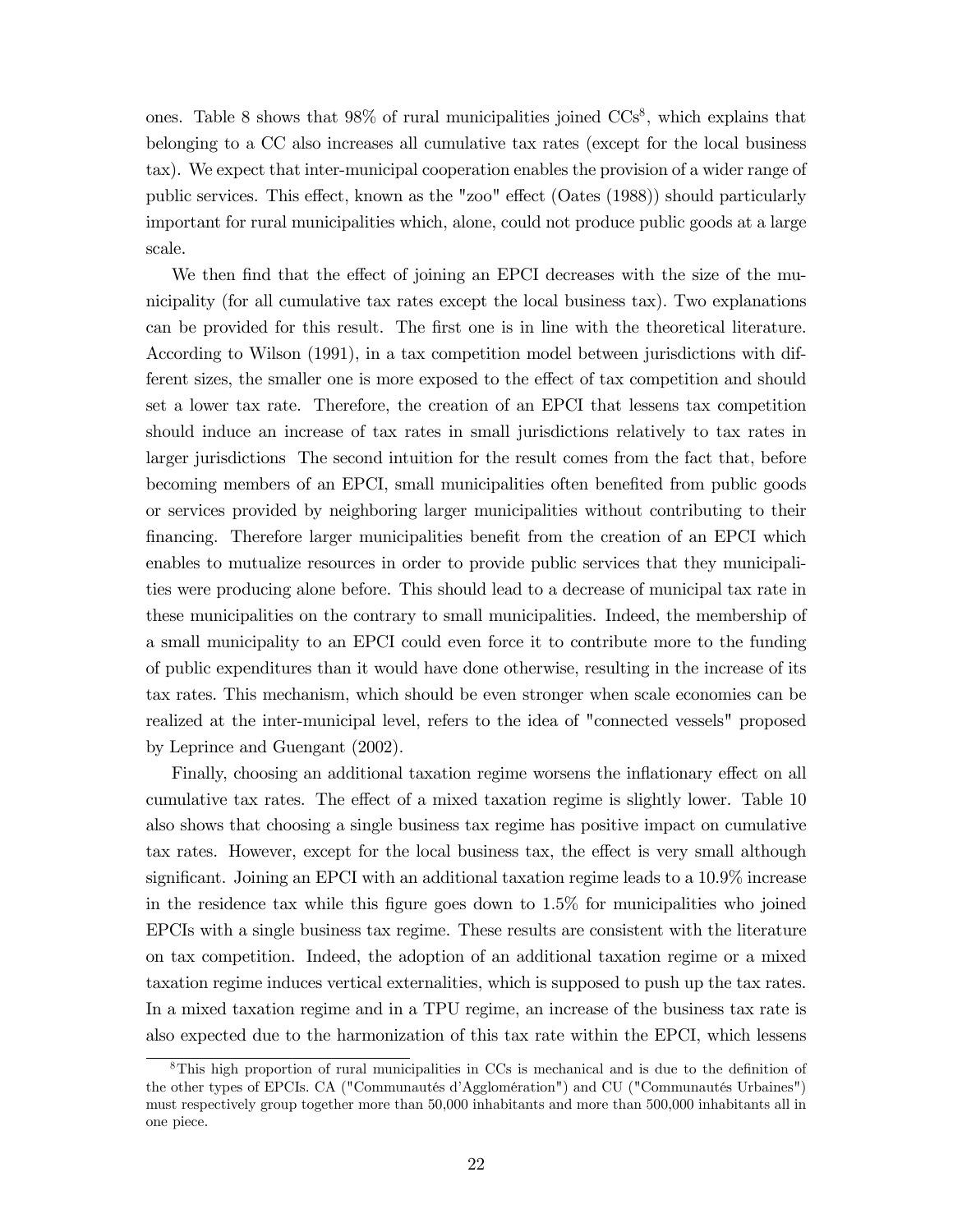horizontal tax competition on this tax. The very small effect on the other tax rates chosen exclusively by the municipalities could then be explained by an indirect effect of externalities due for instance to some interdependence of the tax bases.

These results contradict the one of Charlot *et al.* (2010) who find, using a similar panel data set (1993-2003), that tax rates are higher in EPCIs who choose the single business tax regime or the mixed taxation regime. However the difference between the two results may be due to the fact that their empirical analysis is based on the four municipal tax rates and not the cumulative tax rates.

It is interesting to note that, even without including any other explanatory variables than the treatment effect, the explanatory power of the model is already quite high. For example, 37% of the within variation of the logarithm of the residence tax is explained by our simplest model (table 9). The explanatory power of the model does not increase very much with the use of explanatory variables or interaction variables (tables 10 or 11).

To sum up, our results show that inter-municipal cooperation leads to an increase in the four cumulative tax rates. This finding is consistent with administrative reports (see for example Dallier  $(2006)$ ) that have already mentioned this inflationary effect as one important drawback of the inter-municipal cooperation. We find that tax increase is higher for rural and/or small municipalities, municipalities that belong to a "Communauté de Communes" or municipalities who choose an additional taxation regime. Table 8 shows that these characteristics are strongly linked. For example, 98% of rural municipalities joined a CC, 91% of municipalities that chose an additional taxation regime are rural and 67% of municipalities in a CC chose an additional taxation regime. However, if this analysis gives a clear result on the effect of inter-municipal cooperation on local taxation, they do not give any information about the relative evolution of the tax rates within an EPCI. This is then the topic of the next section.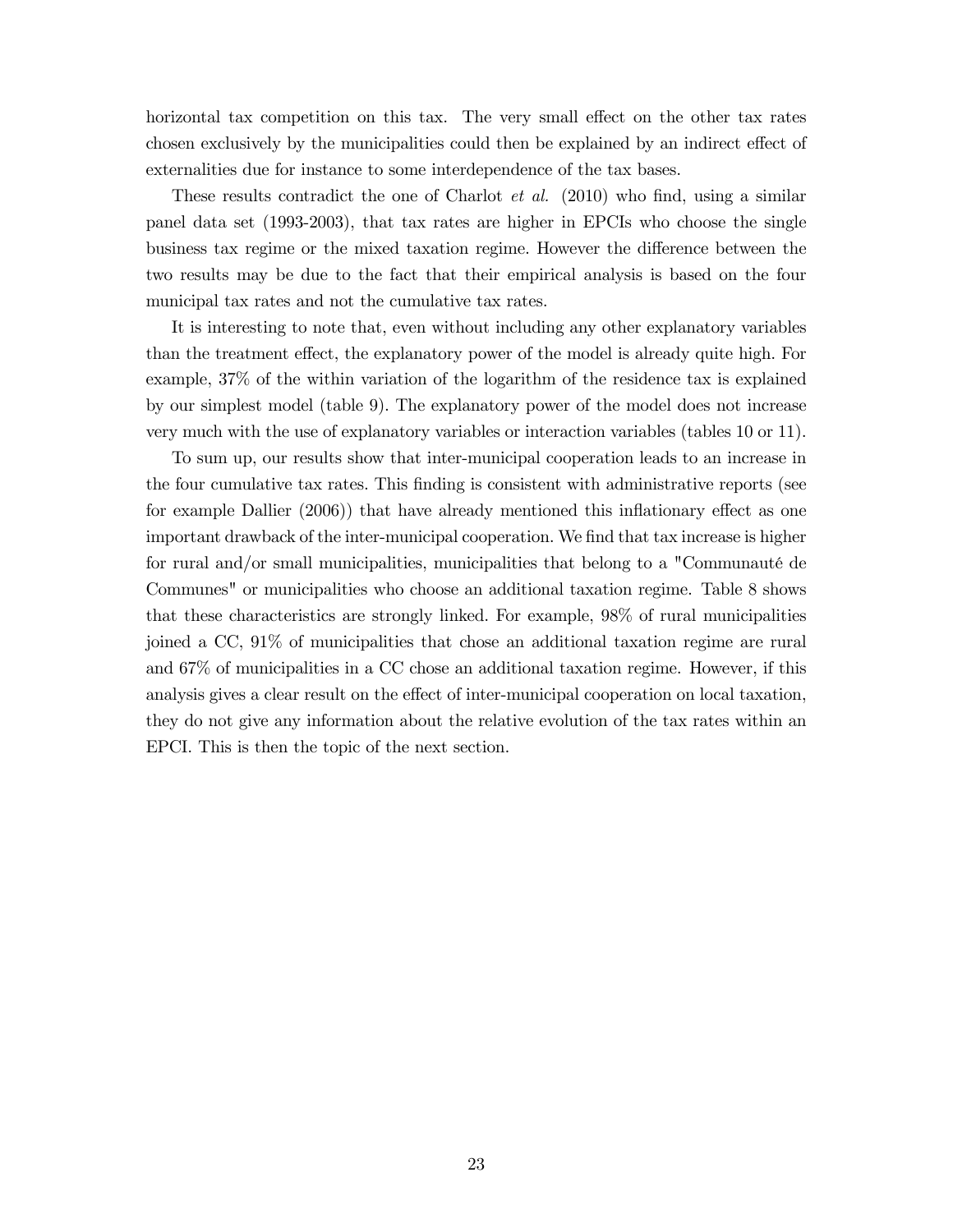|                  |              |               | Interactions with legal status |             | Interactions with fiscal regime<br>Log<br>Log<br>Log<br>(BPT)<br>(NBPT)<br>(LBT)<br>$0.122***$<br>$0.091***$<br>$0.083***$<br>(0.003)<br>(0.002)<br>(0.003)<br>$-0.109***$<br>$-0.081***$<br>$-0.018**$<br>(0.003)<br>(0.008)<br>(0.003)<br>$-0.021***$<br>$-0.010$<br>$-0.066***$<br>(0.008)<br>(0.007)<br>(0.021)<br>$-0.025***$<br>$-0.017***$<br>$-0.013***$<br>(0.009)<br>(0.006)<br>(0.002)<br>$-0.057***$<br>$-0.061***$<br>$-0.077***$<br>(0.006)<br>(0.011)<br>(0.008)<br>YES<br><b>YES</b><br><b>YES</b> |            |            |             |
|------------------|--------------|---------------|--------------------------------|-------------|--------------------------------------------------------------------------------------------------------------------------------------------------------------------------------------------------------------------------------------------------------------------------------------------------------------------------------------------------------------------------------------------------------------------------------------------------------------------------------------------------------------------|------------|------------|-------------|
|                  | Log<br>(BPT) | Log<br>(NBPT) | Log<br>(LBT)                   | Log<br>(RT) |                                                                                                                                                                                                                                                                                                                                                                                                                                                                                                                    |            |            | Log<br>(RT) |
| $E_{it}$         | $0.027***$   | $0.023***$    | $0.134***$                     | $0.018***$  |                                                                                                                                                                                                                                                                                                                                                                                                                                                                                                                    |            |            | $0.114***$  |
|                  | (0.006)      | (0.005)       | (0.015)                        | (0.005)     |                                                                                                                                                                                                                                                                                                                                                                                                                                                                                                                    |            |            | (0.003)     |
| $E_{it} * CC$    | $0.063***$   | $0.045***$    | $-0.062***$                    | $0.068***$  |                                                                                                                                                                                                                                                                                                                                                                                                                                                                                                                    |            |            |             |
|                  | (0.006)      | (0.005)       | (0.015)                        | (0.005)     |                                                                                                                                                                                                                                                                                                                                                                                                                                                                                                                    |            |            |             |
|                  |              |               |                                |             |                                                                                                                                                                                                                                                                                                                                                                                                                                                                                                                    |            |            |             |
| $E_{it}$ * TPU   |              |               |                                |             |                                                                                                                                                                                                                                                                                                                                                                                                                                                                                                                    |            |            | $-0.099***$ |
|                  |              |               |                                |             |                                                                                                                                                                                                                                                                                                                                                                                                                                                                                                                    |            |            | (0.003)     |
|                  |              |               |                                |             |                                                                                                                                                                                                                                                                                                                                                                                                                                                                                                                    |            |            |             |
| $E_{it}$ * mixed |              |               |                                |             |                                                                                                                                                                                                                                                                                                                                                                                                                                                                                                                    |            |            | $-0.005$    |
| taxation         |              |               |                                |             |                                                                                                                                                                                                                                                                                                                                                                                                                                                                                                                    |            |            | (0.008)     |
|                  |              |               |                                |             |                                                                                                                                                                                                                                                                                                                                                                                                                                                                                                                    |            |            |             |
| Log (tax)        | $-0.016*$    | $-0.014**$    | $-0.013***$                    | $0.017*$    |                                                                                                                                                                                                                                                                                                                                                                                                                                                                                                                    |            |            | 0.006       |
| base/hab)        | (0.010)      | (0.006)       | (0.002)                        | (0.009)     |                                                                                                                                                                                                                                                                                                                                                                                                                                                                                                                    |            |            | (0.009)     |
| Log (fiscal      | $-0.073***$  | $-0.071***$   | $-0.084***$                    | $-0.091***$ |                                                                                                                                                                                                                                                                                                                                                                                                                                                                                                                    |            |            | $-0.077***$ |
| capacities/hab)  | (0.008)      | (0.006)       | (0.011)                        | (0.007)     |                                                                                                                                                                                                                                                                                                                                                                                                                                                                                                                    |            |            | (0.007)     |
|                  |              |               |                                |             |                                                                                                                                                                                                                                                                                                                                                                                                                                                                                                                    |            |            |             |
| Year             | <b>YES</b>   | <b>YES</b>    | <b>YES</b>                     | <b>YES</b>  |                                                                                                                                                                                                                                                                                                                                                                                                                                                                                                                    |            |            | YES         |
| dummies          |              |               |                                |             |                                                                                                                                                                                                                                                                                                                                                                                                                                                                                                                    |            |            |             |
| Municipality     | <b>YES</b>   | <b>YES</b>    | <b>YES</b>                     | <b>YES</b>  | <b>YES</b>                                                                                                                                                                                                                                                                                                                                                                                                                                                                                                         | <b>YES</b> | <b>YES</b> | <b>YES</b>  |
| dummies          |              |               |                                |             |                                                                                                                                                                                                                                                                                                                                                                                                                                                                                                                    |            |            |             |
| N                | 152,598      | 152,318       | 145,885                        | 152,745     | 152,598                                                                                                                                                                                                                                                                                                                                                                                                                                                                                                            | 152,318    | 145,885    | 152,745     |
| Within $R^2$     | 0.36         | 0.29          | 0.10                           | 0.38        | 0.39                                                                                                                                                                                                                                                                                                                                                                                                                                                                                                               | 0.31       | 0.10       | 0.40        |

TABLE 10: Estimation of Model 1' with interaction effects

Notes :

i) Standard errors in parentheses. They are corrected for clustering on the municipalities.

ii) \* means that  $p<1$ , \*\* means that  $p<05$ , \*\*\* means that  $p<01$ .

iii) BPT stands for the built property tax; NBPT is the unbuilt property tax; LBT is the local business tax and RT stands for the residence tax.

|                                 |                        |                        | Interactions with rural |                        |                        |                        | Interactions with population |                        |
|---------------------------------|------------------------|------------------------|-------------------------|------------------------|------------------------|------------------------|------------------------------|------------------------|
|                                 | Log                    | Log                    | Log                     | Log                    | Log                    | Log                    | Log                          | Log                    |
|                                 | (BPT)                  | (NBPT)                 | (LBT)                   | (RT)                   | (BPT)                  | (NBPT)                 | (LBT)                        | (RT)                   |
| $E_{it}$                        | $0.044***$             | $0.043***$             | $0.073***$              | $0.041***$             | $0.113***$             | $0.082***$             | $0.083***$                   | $0.105***$             |
|                                 | (0.004)                | (0.004)                | (0.007)                 | (0.004)                | (0.003)                | (0.003)                | (0.005)                      | (0.003)                |
| $E_{it}$ * Rural                | $0.050***$             | $0.027***$             | 0.003                   | $0.048***$             |                        |                        |                              |                        |
|                                 | (0.004)                | (0.004)                | (0.008)                 | (0.004)                |                        |                        |                              |                        |
| $E_{it}$ * pop 500 to<br>2000   |                        |                        |                         |                        | $-0.062***$<br>(0.004) | $-0.040***$<br>(0.003) | $-0.005$<br>(0.007)          | $-0.052***$<br>(0.004) |
| $E_{it}$ * pop 2000<br>to 10000 |                        |                        |                         |                        | $-0.078***$<br>(0.005) | $-0.048***$<br>(0.005) | $-0.034***$<br>(0.009)       | $-0.075***$<br>(0.005) |
| $E_{it}$ * pop ><br>10000       |                        |                        |                         |                        | $-0.110***$<br>(0.007) | $-0.081***$<br>(0.006) | $-0.141***$<br>(0.016)       | $-0.120***$<br>(0.006) |
| Log (tax<br>base/hab)           | $-0.017*$<br>(0.010)   | $-0.014**$<br>(0.006)  | $-0.013***$<br>(0.002)  | 0.013<br>(0.009)       | $-0.022**$<br>(0.010)  | $-0.017***$<br>(0.006) | $-0.014***$<br>(0.002)       | $-0.001$<br>(0.009)    |
| Log (fiscal<br>capacities/hab)  | $-0.075***$<br>(0.008) | $-0.073***$<br>(0.006) | $-0.081***$<br>(0.011)  | $-0.093***$<br>(0.007) | $-0.072***$<br>(0.008) | $-0.071***$<br>(0.006) | $-0.079***$<br>(0.011)       | $-0.086***$<br>(0.007) |
| Year<br>dummies                 | <b>YES</b>             | <b>YES</b>             | <b>YES</b>              | <b>YES</b>             | <b>YES</b>             | <b>YES</b>             | <b>YES</b>                   | <b>YES</b>             |
| Municipality<br>dummies         | <b>YES</b>             | <b>YES</b>             | <b>YES</b>              | <b>YES</b>             | <b>YES</b>             | <b>YES</b>             | <b>YES</b>                   | <b>YES</b>             |
| $\mathcal N$                    | 152,598                | 152,318                | 145,885                 | 152,745                | 152,598                | 152,318                | 145,885                      | 152,745                |
| Within $R^2$                    | 0.36                   | 0.29                   | 0.10                    | 0.38                   | 0.37                   | 0.29                   | 0.10                         | 0.39                   |

TABLE 11: Estimation of Model 1' with interaction effects

i) Standard errors in parentheses. They are corrected for clustering on the municipalities.<br>ii) \* means that p<1, \*\*\* means that p<05, \*\*\*\* means that p<01.<br>iii) BPT stands for the built property tax; NBPT is the unbuilt p

the residence tax.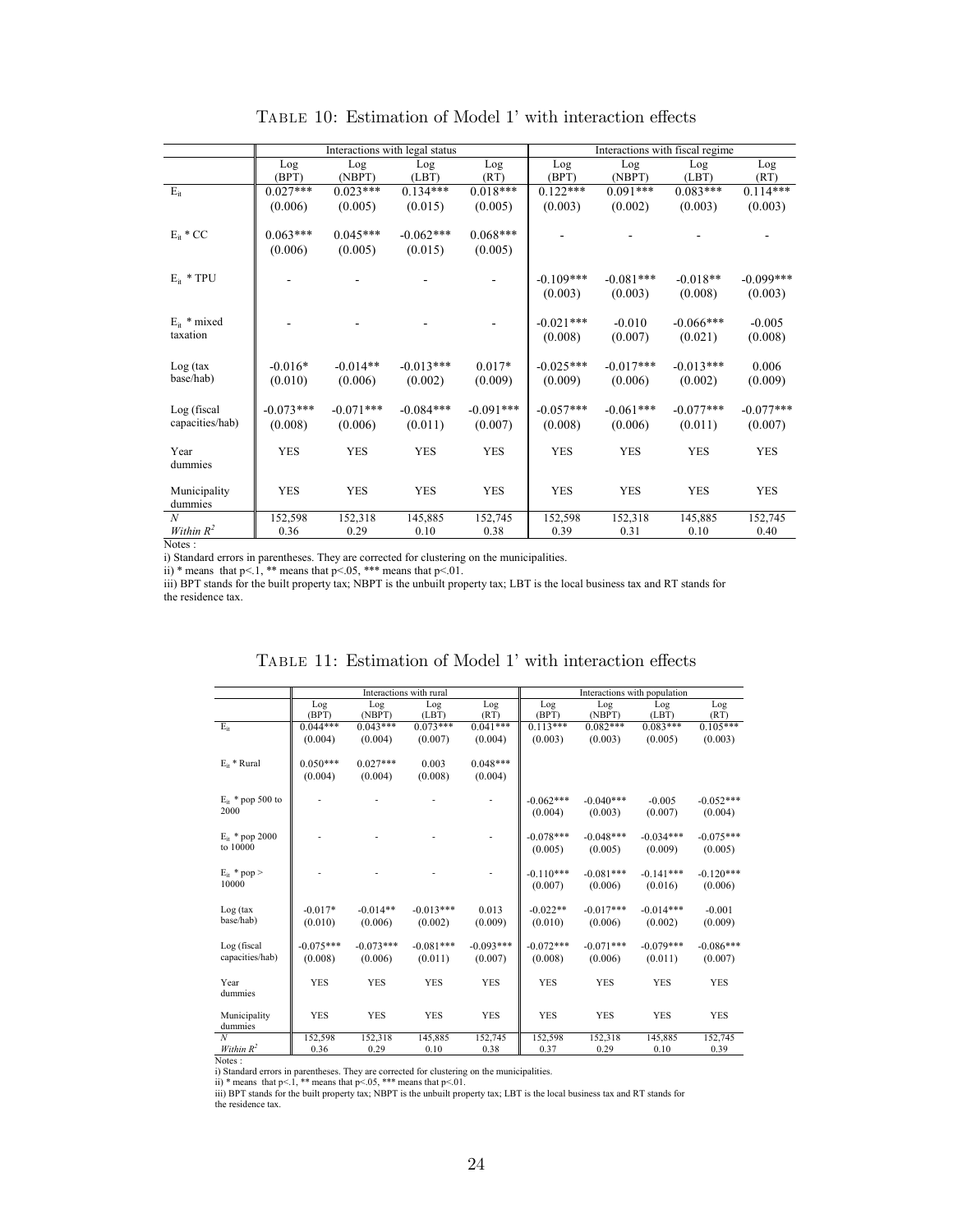4.2 Second model : the impact of inter-municipal cooperation on the dispersion of the cumulative tax rates among municipalities belonging to the same EPCI

## 4.2.1 Trends of the dispersion of the four cumulative tax rates: comparison between the treated and the control groups

In this second model, we examine tax rate dispersion among municipalities belonging to the same EPCI. Tax rate dispersion is measured using weighted coefficients of variation. Figure 3 displays the evolution of the average coefficients of variation calculated for the four cumulative tax rates over the 1994-2005 period, both for control and treated groups. Overall, we observe a continuous convergence of tax rates over the whole period. However, this trend is more denite for municipalities who decided to join an EPCI. Whereas the evolution of the coefficients of variation is similar for both groups before 1999 (for all cumulative tax rates, a regression shows that the trends of the coefficients of variation are not significantly different for the treated and the control groups), the disparities decrease at a much higher rate after 1999 in the treated group: belonging to an EPCI leads to higher convergence of tax rates. Moreover, we notice that this decrease is stronger for the local business tax while it is less important for the built and unbuilt property taxes as well as the residence tax.



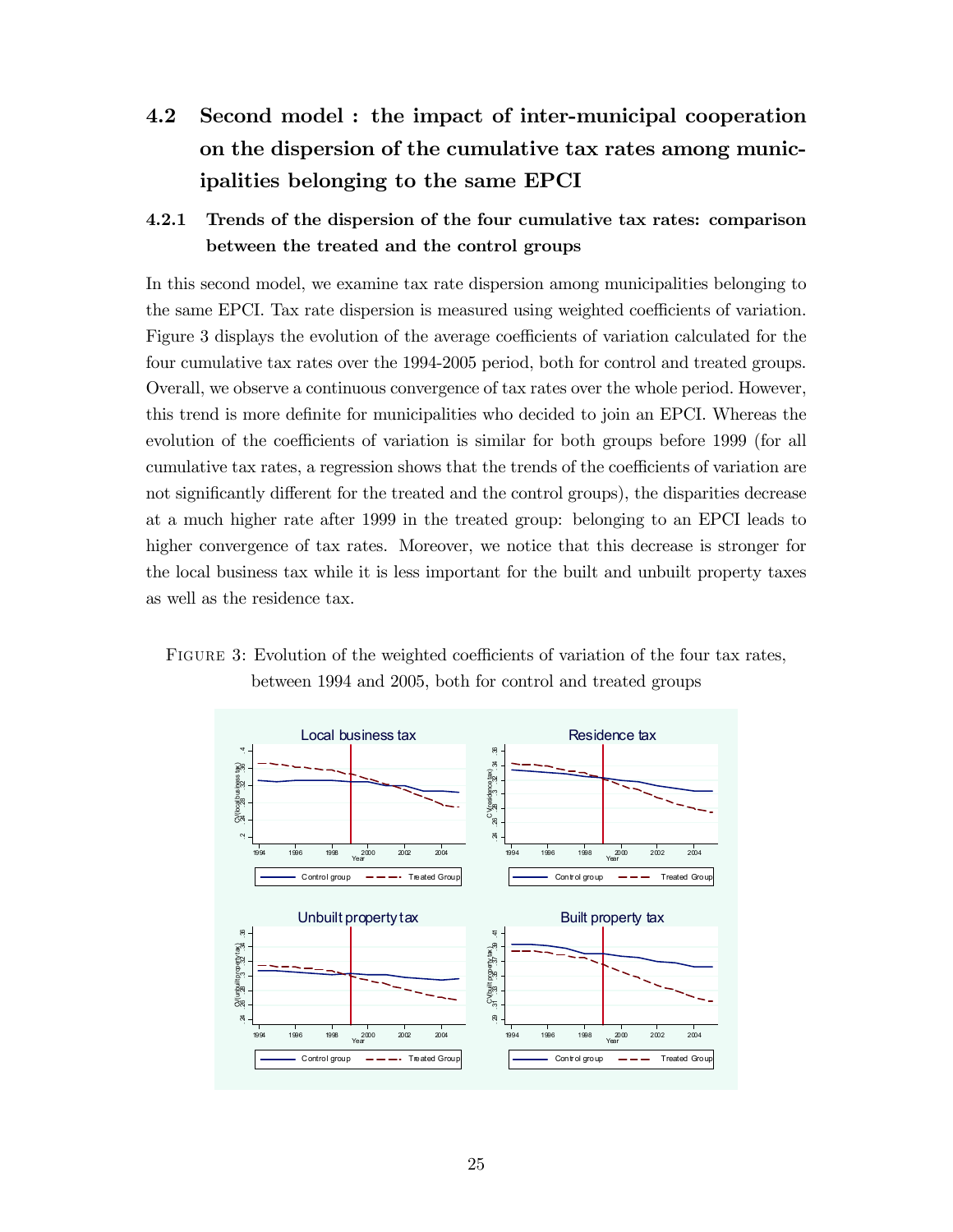#### 4.2.2 Results of the estimations

The results of the estimation of the simplest model (Model 2) are presented in table 12; this model does not contain any interaction effects and the effect of the treatment is supposed to be constant over the years. As for Model 1, Model 2 includes time and EPCI dummies that are not reported. We find that joining an EPCI has a positive and signicant impact on the convergence of all cumulative tax rates, and especially on the local business tax rate<sup>9</sup>. The comparison of Model 1 and Model 1' has shown that introducing explanatory variables did not have much influence on the estimation of the treatment effect. In this model, however, adding covariates has a strong impact on the results. First, the explanatory power of the models, measured by the Within  $\mathbb{R}^2$ , increases. Then, the impact of joining an EPCI on the convergence of all tax rates is strongly reduced. This reduction is mainly due to the impact of the most signicant variable in these regressions: the log of the EPCI tax rate. This variable has a negative impact on the dispersion of the cumulative tax rates. This effect is mechanical, coming from the definition of a coefficient of variation. All other things being equal, adding the same inter-municipal tax rate to all municipal tax rates within an EPCI leads to a decrease of the coefficient of variation.

The regression also shows that the higher the heterogeneity of the tax base, measured by the coefficient of variation of the tax base, the higher the dispersion of tax rates. We have seen in the previous section that the level of the tax base has an impact on the choice of the level of tax rates. Therefore, different sizes of tax bases should lead to different fiscal decisions.

The estimation of Model 2", that allows the treatment effects to vary over time shows that, for all taxes, the convergence of tax rates increases over time. However, when explanatory variables are added to the regression (and especially the log of the EPCI tax rate), the effect of these "pulse variables" is not significant anymore, i.e. joining an EPCI has only an immediate impact on the convergence of tax rates, except for the local business tax (figure 4).

<sup>&</sup>lt;sup>9</sup>For all estimates, the convergence of the local business tax rate is only measured for EPCIs that chose an additional taxation regime, since the coefficient of variation of the local business tax for EPCIs that chose the single business tax regime is zero by construction.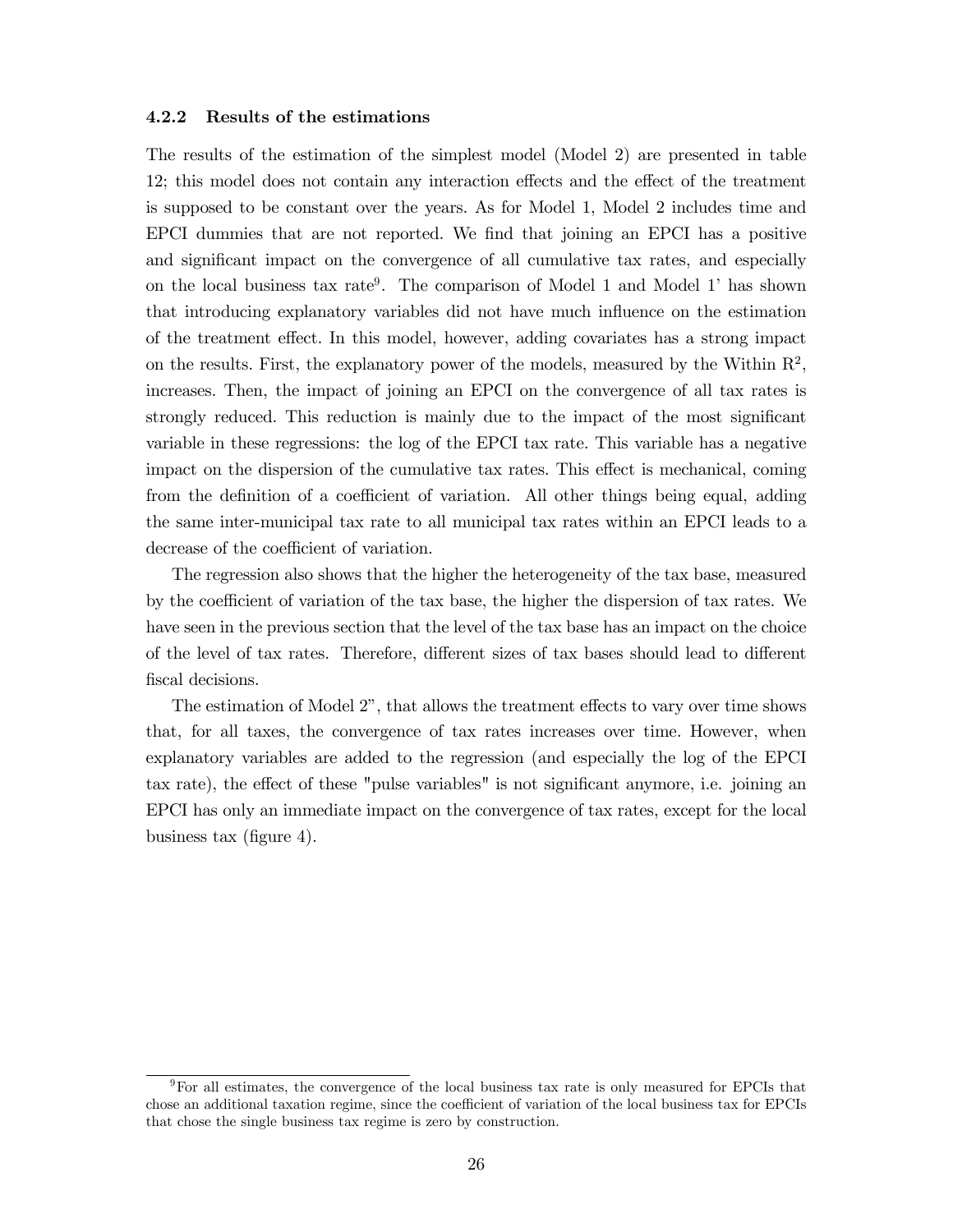|                        |             |             | Without any control variables |             |             |             | With control variables |             |
|------------------------|-------------|-------------|-------------------------------|-------------|-------------|-------------|------------------------|-------------|
|                        | <b>CV</b>   | <b>CV</b>   | <b>CV</b>                     | <b>CV</b>   | <b>CV</b>   | <b>CV</b>   | <b>CV</b>              | <b>CV</b>   |
|                        | (BPT)       | (NBPT)      | (LBT)                         | (RT)        | (BPT)       | (NBPT)      | (LBT)                  | (RT)        |
| $E_{it}$               | $-0.035***$ | $-0.026***$ | $-0.060***$                   | $-0.030***$ | $-0.019***$ | $-0.009***$ | $-0.046***$            | $-0.026***$ |
|                        | (0.004)     | (0.003)     | (0.005)                       | (0.003)     | (0.003)     | (0.003)     | (0.004)                | (0.003)     |
| $CV$ (tax              |             |             |                               |             | 0.010       | 0.040       | $0.010**$              | $0.096**$   |
| base/hab)              |             |             |                               |             | (0.012)     | (0.029)     | (0.006)                | (0.048)     |
| Log (EPCI tax          |             |             |                               |             | $-0.043***$ | $-0.016***$ | $-0.036***$            | $-0.036***$ |
| rate)                  |             |             |                               |             | (0.005)     | (0.002)     | (0.005)                | (0.005)     |
| CV (fiscal             |             |             |                               |             | $-0.027$    | 0.010       | 0.0005                 | $-0.021$    |
| capacities/hab)        |             |             |                               |             | (0.020)     | (0.015)     | (0.024)                | (0.019)     |
| Year<br>dummies        | <b>YES</b>  | <b>YES</b>  | <b>YES</b>                    | <b>YES</b>  | <b>YES</b>  | <b>YES</b>  | <b>YES</b>             | <b>YES</b>  |
| <b>EPCI</b><br>dummies | <b>YES</b>  | <b>YES</b>  | <b>YES</b>                    | <b>YES</b>  | <b>YES</b>  | <b>YES</b>  | <b>YES</b>             | <b>YES</b>  |
| N                      | 14,074      | 14,074      | 9,724                         | 14,082      | 14,057      | 14,057      | 9,707                  | 14,065      |
| Within $R^2$           | 0.18        | 0.12        | 0.27                          | 0.18        | 0.25        | 0.15        | 0.31                   | 0.23        |

Table 12: Estimation of Model 2 and Model 2

Notes :

i) Standard errors in parentheses. They are corrected for clustering on the EPCIs.

ii) \* means that  $p<1$ , \*\* means that  $p<05$ , \*\*\* means that  $p<01$ .

iii) BPT stands for the built property tax; NBPT is the unbuilt property tax; LBT is the local business tax and RT stands for the residence tax.

FIGURE 4: Representation of the time-varying effect of the treatment



The intuition behind this general result of convergence of the tax rates within an EPCI comes from the previous results and confirm the idea of "connected vessels" suggested by Leprince and Guengant (2002). When joining an EPCI, the contribution to the cooperation level should lead small municipalities to increase more their tax rates than the larger municipalities would do. As a consequence, a convergence of tax rates is expected, which should be even stronger when the heterogeneity before cooperation is high.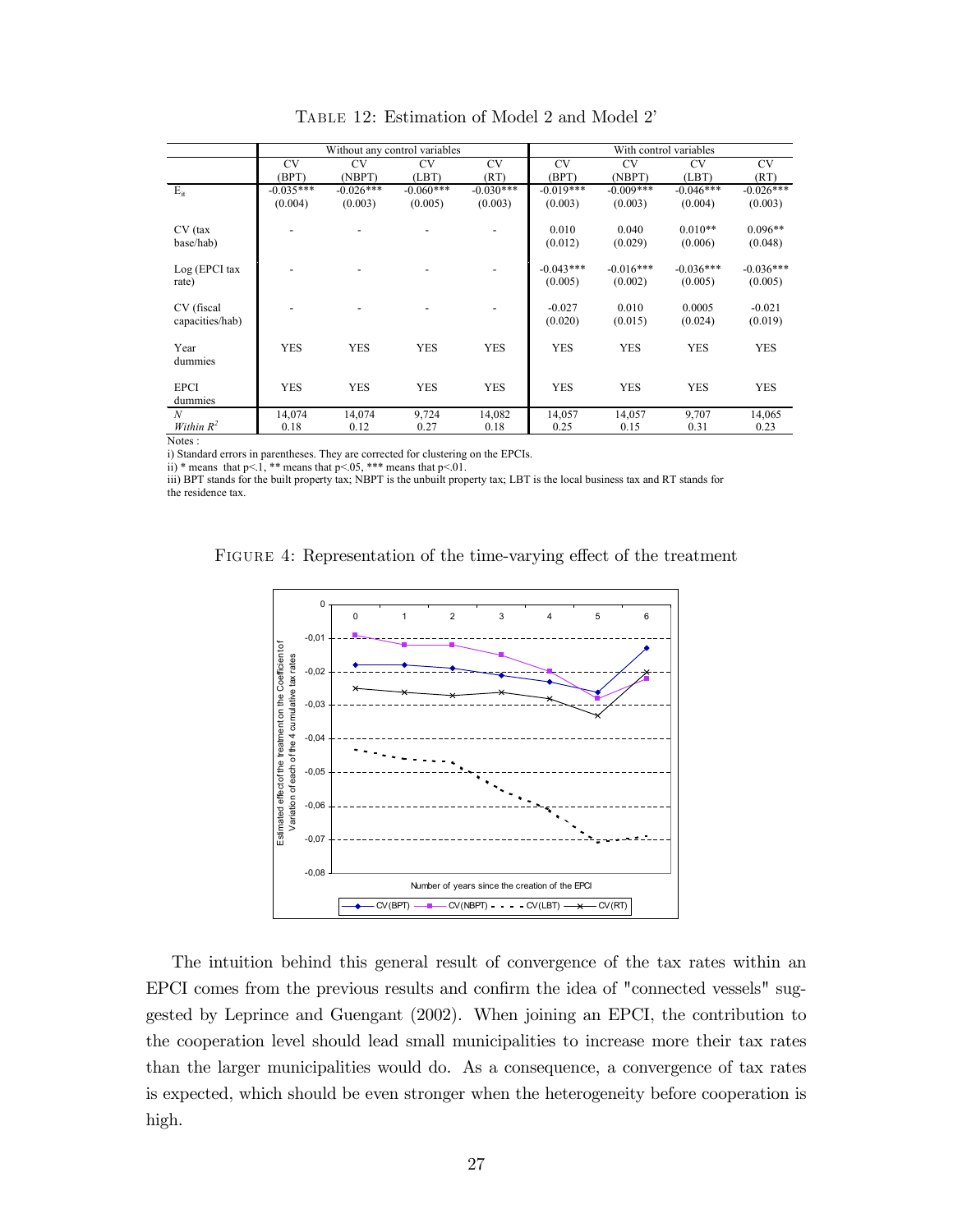The estimation of Model 2"' that uses interaction effects shows that the convergence of tax rates differs according to the characteristics of the EPCI. We then allow the treatment effect to depend on whether the EPCI is rural or  $not<sup>10</sup>$ , on the legal status of the EPCI, on its fiscal regime and on the size of the coefficient inhabitants in the EPCI. The results are presented in tables 13 and 14.

From table 13, we see that there is a strong convergence of tax rates for EPCIs that chose an additional taxation regime, for every local taxes, and this effect is not significantly different for the EPCIs with a mixed taxation regime. However the convergence is lower for EPCIs that choose a single business tax regime, but still significant. The heterogeneity of municipalities should be reflected in their level of public expenditures and/or in their local tax rates. Therefore, the result can be explained by the fact that choosing a single business tax regime implies the loss of a tax instrument for the municipalities and thus, the heterogeneity of fiscal decisions can only be distributed among the three taxes left at the municipal level which increases the coefficient of variation. However, this result goes against the main reason of the implementation of TPU regime. Indeed, this fiscal regime has been mainly created to address the issue of fiscal disparities due to the uneven distribution of the business tax base. Therefore, a stronger financial solidarity between municipalities within an EPCI should have induced a higher convergence of tax rates.

In table 14, interactions with the coefficient of variation of the municipal population shows an increasing effect of convergence with the heterogeneity of the EPCIs in terms of population. It thus confirms the intuition we already outlined before. We expect that cooperation lessens tax competition especially for the smaller municipalities, resulting in a relatively higher increase of tax rates in the municipalities with a relatively lower population (see table 11). Therefore, the creation of an EPCI composed of municipalities of similar sizes, i.e. with a low coefficient of variation, has a much smaller effect or not significant effect (in the case property taxes) on the convergence of tax rates since homogeneous municipalities in terms of sizes see an increase of their cumulative tax rates in the same proportion. On the opposite, table 14 suggests that the effect of cooperation on convergence is important when the EPCI is characterized by a very heterogeneous population.

Finally, no significant differences of the cooperation effect are found according to the legal or rural status. This may be explained by the composition of these sub-groups. For instance, rural EPCIs are on average more homogeneous in terms of population while non-rural EPCIs adopt more often a TPU regime (see table 8). As noticed before, these characteristics both reduce the effect on convergence which should thus explain that the total treatment effect is the same.

 $10$ We have defined as rural, an EPCI in which more than 50% of the inhabitants live in a rural municipality.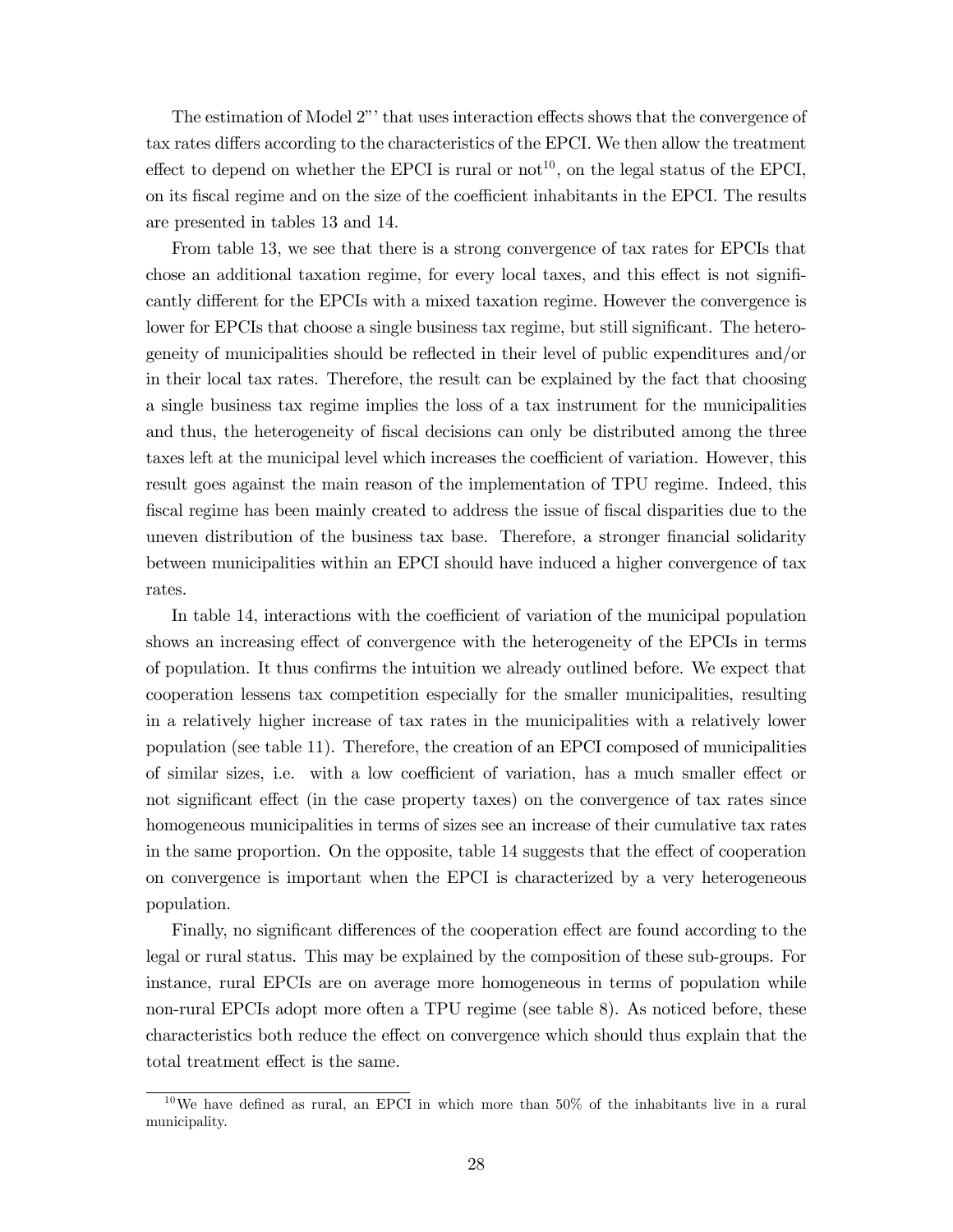| TABLE 13: Estimation of Model 2" with interaction effects |
|-----------------------------------------------------------|
|-----------------------------------------------------------|

|                                                                                                         | CV.         |
|---------------------------------------------------------------------------------------------------------|-------------|
| <b>CV</b><br><b>CV</b><br><b>CV</b><br><b>CV</b><br><b>CV</b><br><b>CV</b>                              |             |
| (RT)<br>(BPT)<br>(BPT)<br>(NBPT)<br>(LBT)<br>(NBPT)                                                     | (RT)        |
| $E_{it}$<br>$-0.065***$<br>$-0.019*$<br>$-0.026*$<br>$-0.025***$<br>$-0.010***$<br>$-0.009$             | $-0.033***$ |
| (0.011)<br>(0.007)<br>(0.005)<br>(0.014)<br>(0.003)<br>(0.004)                                          | (0.003)     |
|                                                                                                         |             |
| $E_{it} * CC$<br>0.000<br>$-0.001$<br>$0.019***$<br>0.000                                               |             |
| (0.007)<br>(0.011)<br>(0.006)<br>(0.014)                                                                |             |
|                                                                                                         |             |
| $0.016***$<br>0.002<br>$E_{it}$ * TPU                                                                   | $0.023***$  |
| (0.005)<br>(0.005)                                                                                      | (0.005)     |
| 0.013<br>0.003<br>$E_{it}$ * mixed                                                                      | 0.001       |
| (0.009)<br>(0.007)<br>taxation                                                                          | (0.015)     |
|                                                                                                         |             |
| 0.010<br>0.040<br>$0.010*$<br>$0.096**$<br>0.010<br>0.040<br>CV (tax                                    | $0.095**$   |
| base/hab)<br>(0.012)<br>(0.029)<br>(0.006)<br>(0.048)<br>(0.012)<br>(0.030)                             | (0.048)     |
|                                                                                                         |             |
| $-0.016***$<br>$-0.036***$<br>$-0.036***$<br>$-0.039***$<br>$-0.016***$<br>$-0.043***$<br>Log (EPCI tax | $-0.034***$ |
| (0.005)<br>(0.004)<br>(0.005)<br>(0.002)<br>(0.005)<br>(0.003)<br>rate)                                 | (0.004)     |
|                                                                                                         |             |
| $-0.027$<br>0.010<br>0.000<br>$-0.021$<br>$-0.022$<br>0.013<br>CV (fiscal                               | $-0.013$    |
| (0.015)<br>(0.015)<br>capacities/hab)<br>(0.020)<br>(0.024)<br>(0.019)<br>(0.020)                       | (0.019)     |
|                                                                                                         |             |
| <b>YES</b><br><b>YES</b><br><b>YES</b><br><b>YES</b><br><b>YES</b><br><b>YES</b><br>Year                | <b>YES</b>  |
| dummies                                                                                                 |             |
|                                                                                                         |             |
| <b>EPCI</b><br><b>YES</b><br><b>YES</b><br><b>YES</b><br><b>YES</b><br><b>YES</b><br><b>YES</b>         | <b>YES</b>  |
| dummies                                                                                                 |             |
| $\mathcal N$<br>14,057<br>9,707<br>13,934<br>14,057<br>14,065<br>13,934                                 | 13,939      |
| Within $R^2$<br>0.31<br>0.25<br>0.15<br>0.23<br>0.26<br>0.15<br>Matos c                                 | 0.23        |

Notes :<br>i) Standard errors in parentheses. They are corrected for clustering on the EPCIs.<br>ii) \* means that p<1, \*\* means that p<.05, \*\*\* means that p<.01.<br>iii) BPT stands for the built property tax; NBPT is the unbuilt pr the residence tax.

|  | TABLE 14: Estimation of Model 2" with interaction effects |  |  |  |  |
|--|-----------------------------------------------------------|--|--|--|--|
|--|-----------------------------------------------------------|--|--|--|--|

|                                                                                                                               | Interactions with rural |             |             | Interactions with population |             |             |             |             |
|-------------------------------------------------------------------------------------------------------------------------------|-------------------------|-------------|-------------|------------------------------|-------------|-------------|-------------|-------------|
|                                                                                                                               | <b>CV</b>               | <b>CV</b>   | CV.         | <b>CV</b>                    | <b>CV</b>   | CV          | CV          | <b>CV</b>   |
|                                                                                                                               | (BPT)                   | (NBPT)      | (LBT)       | (RT)                         | (BPT)       | (NBPT)      | (LBT)       | (RT)        |
| $E_{it}$                                                                                                                      | $-0.019***$             | $-0.012***$ | $-0.038***$ | $-0.028***$                  | $-0.017***$ | $-0.009**$  | $-0.047***$ | $-0.026***$ |
|                                                                                                                               | (0.005)                 | (0.004)     | (0.009)     | (0.006)                      | (0.004)     | (0.004)     | (0.005)     | (0.004)     |
|                                                                                                                               |                         |             |             |                              |             |             |             |             |
| $E_{it}$ * Rural                                                                                                              | 0.001                   | 0.004       | $-0.011$    | 0.004                        |             |             |             |             |
|                                                                                                                               | (0.006)                 | (0.006)     | (0.011)     | (0.007)                      |             |             |             |             |
|                                                                                                                               |                         |             |             |                              |             |             |             |             |
| $E_{\dot{x}}$ *                                                                                                               |                         |             |             |                              | $0.018***$  | $0.011***$  | 0.013       | $0.020***$  |
| low_CV(pop)                                                                                                                   |                         |             |             |                              | (0.005)     | (0.004)     | (0.010)     | (0.005)     |
|                                                                                                                               |                         |             |             |                              |             |             |             |             |
| $E_{it}$ *                                                                                                                    |                         |             |             |                              | $-0.023**$  | $-0.010$    | $-0.009$    | $-0.017*$   |
| high CV(pop)                                                                                                                  |                         |             |             |                              | (0.009)     | (0.008)     | (0.012)     | (0.009)     |
|                                                                                                                               |                         |             |             | $0.095**$                    |             |             | $0.010*$    |             |
| CV (tax                                                                                                                       | 0.010                   | 0.040       | $0.010*$    |                              | 0.006       | 0.039       |             | 0.076       |
| base/hab)                                                                                                                     | (0.012)                 | (0.029)     | (0.006)     | (0.048)                      | (0.011)     | (0.029)     | (0.006)     | (0.048)     |
| Log (EPCI tax                                                                                                                 | $-0.043***$             | $-0.017***$ | $-0.035***$ | $-0.037***$                  | $-0.043***$ | $-0.017***$ | $-0.037***$ | $-0.037***$ |
| rate)                                                                                                                         | (0.005)                 | (0.003)     | (0.005)     | (0.005)                      | (0.004)     | (0.003)     | (0.005)     | (0.005)     |
|                                                                                                                               |                         |             |             |                              |             |             |             |             |
| CV (fiscal                                                                                                                    | $-0.027$                | 0.010       | $-0.001$    | $-0.021$                     | $-0.025$    | 0.010       | 0.002       | $-0.020$    |
| capacities/hab)                                                                                                               | (0.020)                 | (0.015)     | (0.025)     | (0.019)                      | (0.020)     | (0.015)     | (0.025)     | (0.019)     |
|                                                                                                                               |                         |             |             |                              |             |             |             |             |
| Year                                                                                                                          | <b>YES</b>              | <b>YES</b>  | <b>YES</b>  | <b>YES</b>                   | <b>YES</b>  | <b>YES</b>  | <b>YES</b>  | <b>YES</b>  |
| dummies                                                                                                                       |                         |             |             |                              |             |             |             |             |
|                                                                                                                               |                         |             |             |                              |             |             |             |             |
| <b>EPCI</b>                                                                                                                   | <b>YES</b>              | <b>YES</b>  | <b>YES</b>  | <b>YES</b>                   | <b>YES</b>  | <b>YES</b>  | <b>YES</b>  | <b>YES</b>  |
| dummies                                                                                                                       |                         |             |             |                              |             |             |             |             |
| $\mathcal N$                                                                                                                  | 14,074                  | 14,074      | 9,724       | 14,082                       | 14,057      | 14,057      | 9,707       | 14,065      |
| Within $R^2$                                                                                                                  | 0.18                    | 0.12        | 0.27        | 0.18                         | 0.26        | 0.15        | 0.31        | 0.24        |
| Notes:                                                                                                                        |                         |             |             |                              |             |             |             |             |
| i) Standard errors in parentheses. They are corrected for clustering on the EPCIs.                                            |                         |             |             |                              |             |             |             |             |
| ii) * means that $p<1$ , ** means that $p<.05$ , *** means that $p<.01$ .                                                     |                         |             |             |                              |             |             |             |             |
| iii) BPT stands for the built property tax; NBPT is the unbuilt property tax; LBT is the local business tax and RT stands for |                         |             |             |                              |             |             |             |             |

the residence tax.

iv) Low CV(pop) (resp. High CV(pop)) means that the coefficient of variation of the number of inhabitants in the EPCI is<br>lower (resp. higher) than the 1<sup>st</sup> quartile (resp. the 3<sup>rd</sup> quartile) of the distribution of the co

# 5 Conclusion

Cooperation among the French municipalities clearly leads to an increase in each of the four cumulative tax rates over the period 1999-2005. As a consequence of fiscal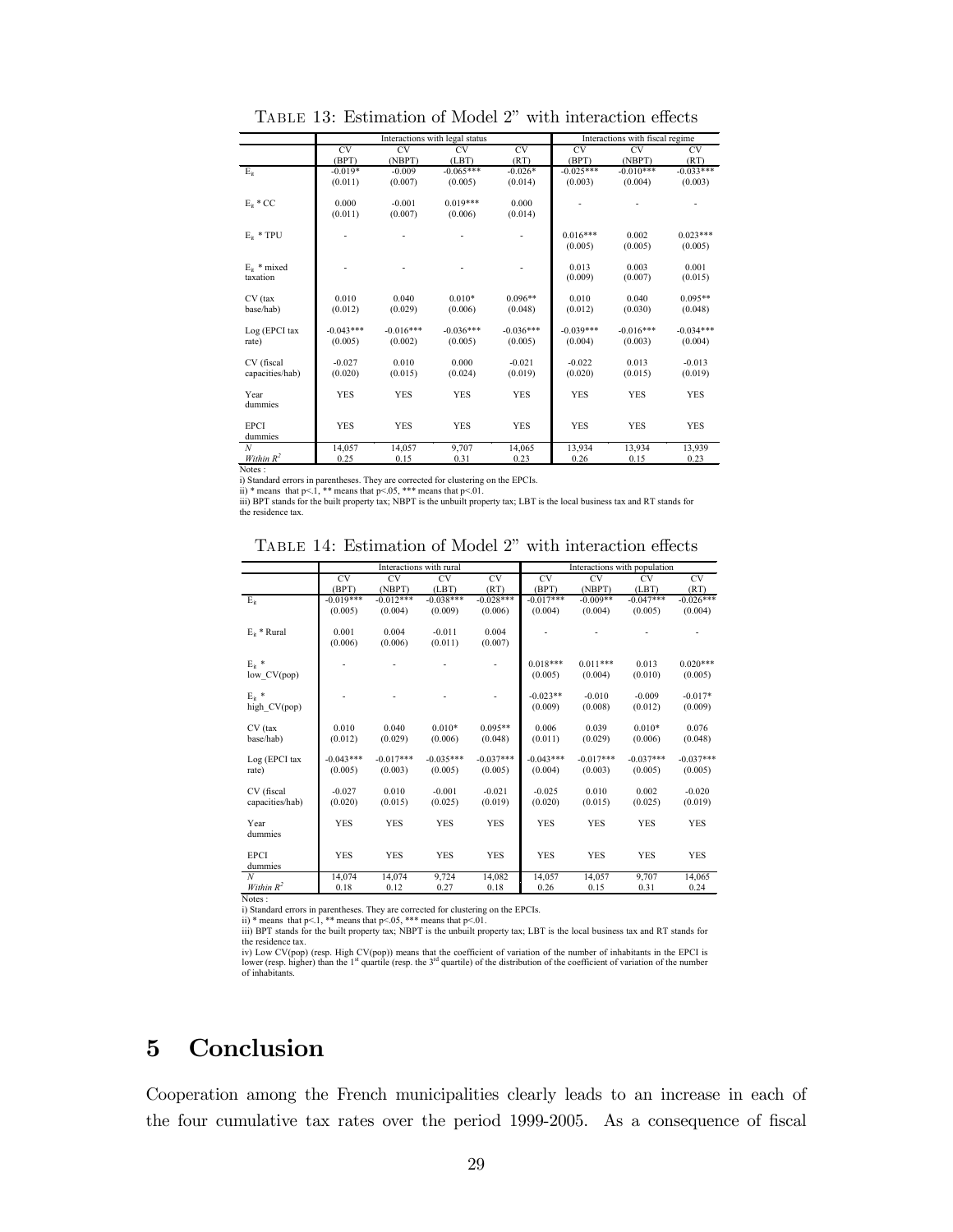integration, this effect becomes stronger with time. The highest tax rises are observable in small and rural municipalities, where cooperation has often been an opportunity to launch important investment projects. The comparison between the three fiscal regimes offered to municipalities in EPCIs (i.e. the additional taxation regime, the single business tax regime and the mixed taxation regime) shows that the additional taxation regime worsens the inflationary effect on all cumulative tax rates. This is thus consistent with the prediction of the theoretical literature on tax competition. However, we cannot rule out a problem of accountability that could occur with cooperation. Indeed, in the French case, inter-municipal assemblies are composed of members who are not directly elected since they are representatives of each member municipality. Each one is designed by the elected incumbents of its municipality. Therefore, there is a scope for a leviathan behaviour at the inter-municipal level, that could also explain the overtaxation.

The study of tax rate convergence among municipalities that belong to the same EPCI -measured by weighted coefficients of variation- brings new insights as it shows that cooperation leads to a higher convergence of each cumulative tax rate, and especially the local business tax rate. Contrary to the results obtained on the level of the cumulative tax rates, we find that the convergence of tax rates is not significantly different between rural EPCI and non rural EPCI. We also find that, for all cumulative tax rates, the convergence of tax rates is higher for EPCIs that chose an additional or mixed taxation regime than for those who chose a single business tax regime. This suggests that with due to the loss of one of their tax instruments, municipalities in a TPU regime face their heterogeneity by differencing even more their remaining tax rates. Finally, the results found for the analysis on the level of tax rates provide an explanation of the increasing convergence with the heterogeneity in terms of population. The creation of an EPCI leads to a higher increase of tax rates for its smaller municipalities than for its larger ones, which thus results in a higher convergence of tax rates.

Overall, if this empirical analysis confirms the main drawback of inter-municipal cooperation, i.e. a higher tax pressure, the significance of positive effects expected from a higher inter-municipal solidarity, i.e. a convergence of fiscal decisions, is also questioned. The results and evidence provided in this paper, could then be used as a starting point for a new reflexion on the impact and design of inter-municipal cooperation.

## 6 References

- Albalate, D. (2008) "Lowering Blood Alcohol Content Levels to Save Lives: The European Experience" Journal of Policy Analysis and Management 27(1), 20-39.

- Bertrand, M., E. Duflo and S. Mullainathan (2004) "How Much Should We Trust Differences-in-Differences Estimates?" Quarterly Journal of Economics 119(1), 249-275.